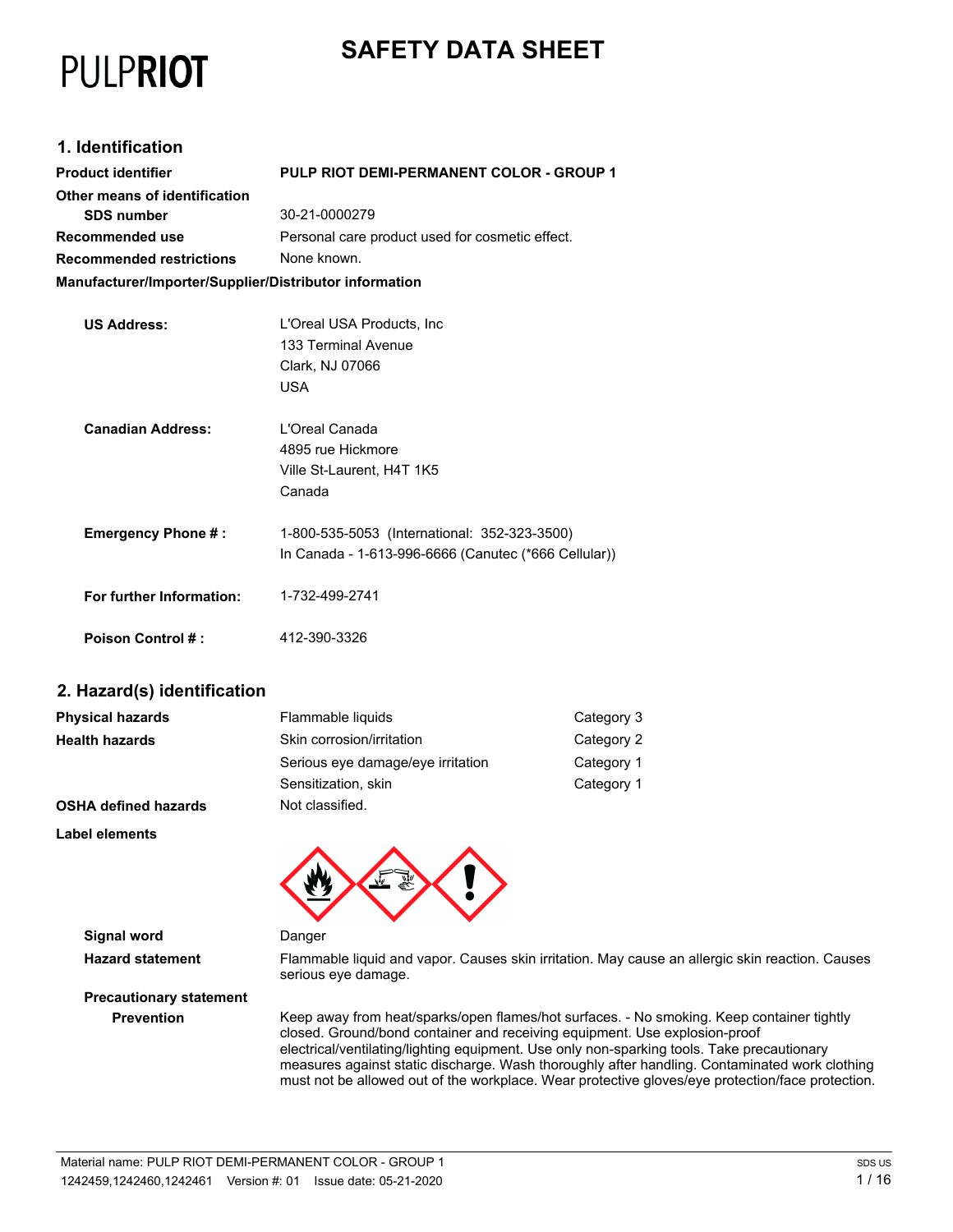| <b>Response</b>                              | If on skin (or hair): Take off immediately all contaminated clothing. Rinse skin with water/shower.<br>If in eyes: Rinse cautiously with water for several minutes. Remove contact lenses, if present and<br>easy to do. Continue rinsing. Immediately call a poison center/doctor. If skin irritation or rash<br>occurs: Get medical advice/attention. Take off contaminated clothing and wash it before reuse. In<br>case of fire: Use appropriate media to extinguish. |
|----------------------------------------------|---------------------------------------------------------------------------------------------------------------------------------------------------------------------------------------------------------------------------------------------------------------------------------------------------------------------------------------------------------------------------------------------------------------------------------------------------------------------------|
| <b>Storage</b>                               | Store in a well-ventilated place. Keep cool.                                                                                                                                                                                                                                                                                                                                                                                                                              |
| <b>Disposal</b>                              | Dispose of contents/container in accordance with local/regional/national/international regulations.                                                                                                                                                                                                                                                                                                                                                                       |
| Hazard(s) not otherwise<br>classified (HNOC) | None known.                                                                                                                                                                                                                                                                                                                                                                                                                                                               |
| <b>Supplemental information</b>              | None.                                                                                                                                                                                                                                                                                                                                                                                                                                                                     |

#### **3. Composition/information on ingredients**

**Mixtures**

| <b>Chemical name</b>                                  | Common name and synonyms | <b>CAS number</b> | %          |
|-------------------------------------------------------|--------------------------|-------------------|------------|
| <b>ETHANOL</b>                                        |                          | 64-17-5           | $\leq 9$   |
| PEG-4 RAPESEEDAMIDE                                   |                          | 85536-23-8        | $\leq 9$   |
| DECETH-3                                              |                          | 66455-15-0        | < 7        |
| LAURETH-5 CARBOXYLIC ACID                             |                          | 27306-90-7        | < 5        |
| <b>GLYCERYL LAURYL ETHER</b>                          |                          | 9022-75-7         | $\leq 7$   |
| <b>HEXYLENE GLYCOL</b>                                |                          | 107-41-5          | $\leq 3$   |
| 1-HYDROXYETHYL 4,5-DIAMINO<br><b>PYRAZOLE SULFATE</b> |                          | 155601-30-2       | $\leq$ 2   |
| TOLUENE-2,5-DIAMINE                                   |                          | 95-70-5           | $\leq$ 2   |
| OLEYL ALCOHOL                                         |                          | 68002-94-8        | $\leq$ 2   |
| 4-AMINO-2-HYDROXYTOLUENE                              |                          | 2835-95-2         | ${}_{0.9}$ |
| P-AMINOPHENOL                                         |                          | 123-30-8          | < 0.7      |
| 6-HYDROXYINDOLE                                       |                          | 2380-86-1         | ${}_{0.2}$ |

\*Designates that a specific chemical identity and/or percentage of composition has been withheld as a trade secret.

#### **4. First-aid measures**

| <b>Inhalation</b>                                                            | Move to fresh air. Call a physician if symptoms develop or persist.                                                                                                                                                                                                                                                  |
|------------------------------------------------------------------------------|----------------------------------------------------------------------------------------------------------------------------------------------------------------------------------------------------------------------------------------------------------------------------------------------------------------------|
| <b>Skin contact</b>                                                          | Remove contaminated clothing immediately and wash skin with soap and water. In case of<br>eczema or other skin disorders: Seek medical attention and take along these instructions. Wash<br>contaminated clothing before reuse.                                                                                      |
| Eye contact                                                                  | Immediately flush eyes with plenty of water for at least 15 minutes. Remove contact lenses, if<br>present and easy to do. Continue rinsing. Get medical attention immediately.                                                                                                                                       |
| Ingestion                                                                    | Rinse mouth. Get medical attention if symptoms occur.                                                                                                                                                                                                                                                                |
| <b>Most important</b><br>symptoms/effects, acute and<br>delayed              | Severe eye irritation. Symptoms may include stinging, tearing, redness, swelling, and blurred<br>vision. Permanent eye damage including blindness could result. Skin irritation. May cause redness<br>and pain. May cause an allergic skin reaction. Dermatitis. Rash.                                               |
| Indication of immediate<br>medical attention and special<br>treatment needed | Provide general supportive measures and treat symptomatically. Thermal burns: Flush with water<br>immediately. While flushing, remove clothes which do not adhere to affected area. Call an<br>ambulance. Continue flushing during transport to hospital. Keep victim under observation.<br>Symptoms may be delayed. |
| <b>General information</b>                                                   | Take off all contaminated clothing immediately. Ensure that medical personnel are aware of the<br>material(s) involved, and take precautions to protect themselves.<br>Wash contaminated clothing before reuse.                                                                                                      |

#### **5. Fire-fighting measures**

| Suitable extinguishing media                                     | Water fog. Foam. Dry chemical powder. Carbon dioxide (CO2).                                                                                                                           |
|------------------------------------------------------------------|---------------------------------------------------------------------------------------------------------------------------------------------------------------------------------------|
| Unsuitable extinguishing<br>media                                | Do not use water jet as an extinguisher, as this will spread the fire.                                                                                                                |
| Specific hazards arising from<br>the chemical                    | Vapors may form explosive mixtures with air. Vapors may travel considerable distance to a source<br>of ignition and flash back. During fire, gases hazardous to health may be formed. |
| Special protective equipment<br>and precautions for firefighters | Self-contained breathing apparatus and full protective clothing must be worn in case of fire.                                                                                         |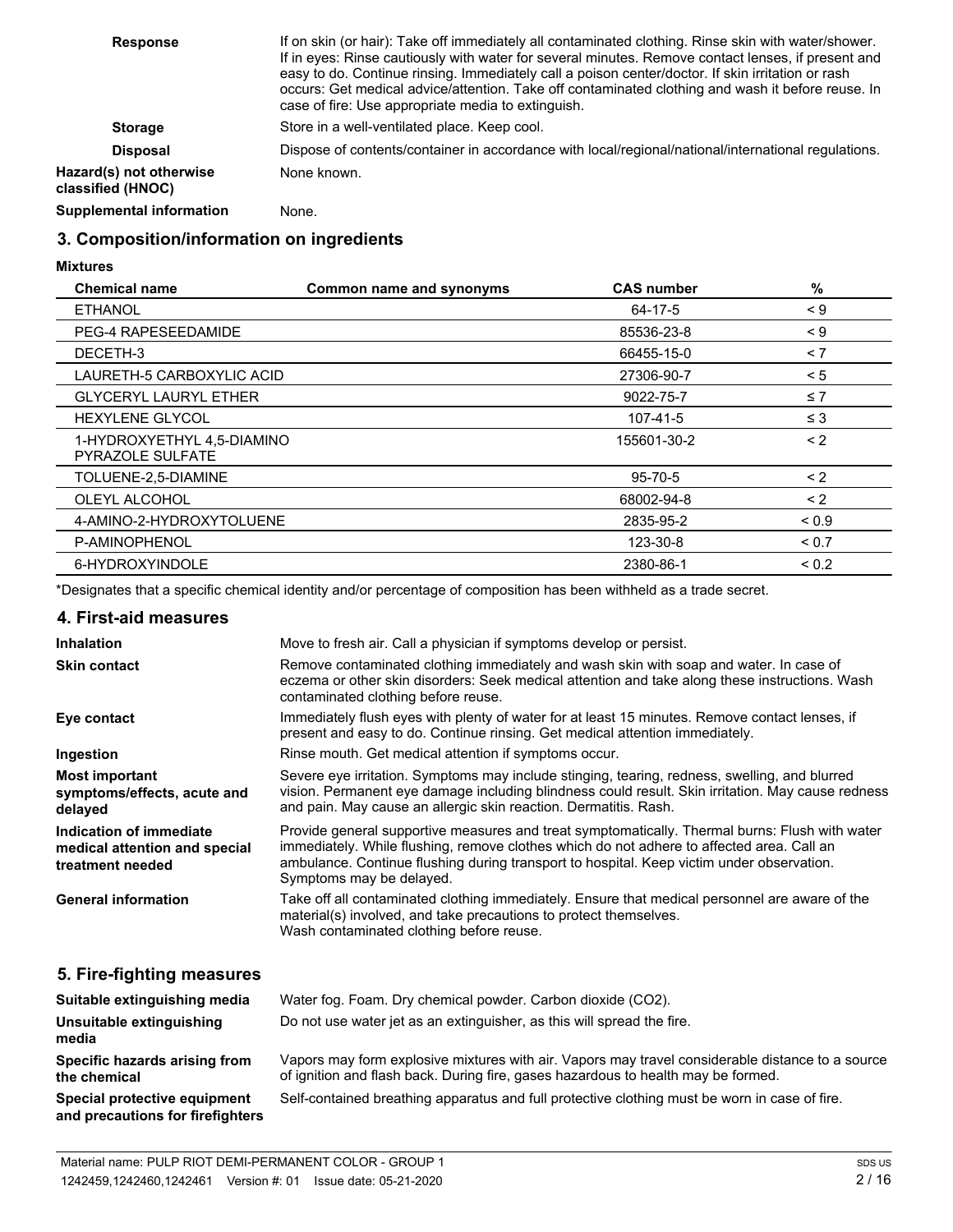| <b>Fire fighting</b><br>equipment/instructions | In case of fire and/or explosion do not breathe fumes. Move containers from fire area if you can do<br>so without risk. |
|------------------------------------------------|-------------------------------------------------------------------------------------------------------------------------|
| <b>Specific methods</b>                        | Use standard firefighting procedures and consider the hazards of other involved materials.                              |
| <b>General fire hazards</b>                    | Flammable liquid and vapor.                                                                                             |

#### **6. Accidental release measures**

| o. Avviuviitui Toivuov IIIvuoulou                                         |                                                                                                                                                                                                                                                                                                                                                                                                                                                                                                                                                                                                                                                             |
|---------------------------------------------------------------------------|-------------------------------------------------------------------------------------------------------------------------------------------------------------------------------------------------------------------------------------------------------------------------------------------------------------------------------------------------------------------------------------------------------------------------------------------------------------------------------------------------------------------------------------------------------------------------------------------------------------------------------------------------------------|
| Personal precautions,<br>protective equipment and<br>emergency procedures | Keep unnecessary personnel away. Keep people away from and upwind of spill/leak. Eliminate all<br>ignition sources (no smoking, flares, sparks, or flames in immediate area). Wear appropriate<br>protective equipment and clothing during clean-up. Avoid breathing mist/vapors. Do not touch<br>damaged containers or spilled material unless wearing appropriate protective clothing. Ventilate<br>closed spaces before entering them. Local authorities should be advised if significant spillages<br>cannot be contained. For personal protection, see section 8 of the SDS.                                                                           |
| <b>Methods and materials for</b><br>containment and cleaning up           | Keep combustibles (wood, paper, oil, etc.) away from spilled material. Take precautionary<br>measures against static discharge. Use only non-sparking tools.                                                                                                                                                                                                                                                                                                                                                                                                                                                                                                |
|                                                                           | Large Spills: Stop the flow of material, if this is without risk. Dike the spilled material, where this is<br>possible. Use a non-combustible material like vermiculite, sand or earth to soak up the product<br>and place into a container for later disposal. Following product recovery, flush area with water.                                                                                                                                                                                                                                                                                                                                          |
|                                                                           | Small Spills: Absorb with earth, sand or other non-combustible material and transfer to containers<br>for later disposal. Wipe up with absorbent material (e.g. cloth, fleece). Clean surface thoroughly to<br>remove residual contamination.                                                                                                                                                                                                                                                                                                                                                                                                               |
|                                                                           | Never return spills to original containers for re-use. For waste disposal, see section 13 of the SDS.                                                                                                                                                                                                                                                                                                                                                                                                                                                                                                                                                       |
| <b>Environmental precautions</b>                                          | Avoid discharge into drains, water courses or onto the ground.                                                                                                                                                                                                                                                                                                                                                                                                                                                                                                                                                                                              |
| 7. Handling and storage                                                   |                                                                                                                                                                                                                                                                                                                                                                                                                                                                                                                                                                                                                                                             |
| <b>Precautions for safe handling</b>                                      | Do not handle, store or open near an open flame, sources of heat or sources of ignition. Protect<br>material from direct sunlight. When using do not smoke. Explosion-proof general and local exhaust<br>ventilation. Take precautionary measures against static discharges. All equipment used when<br>handling the product must be grounded. Use non-sparking tools and explosion-proof equipment.<br>Do not get this material in contact with eyes. Avoid breathing mist/vapors. Avoid contact with eyes,<br>skin, and clothing. Avoid prolonged exposure. Wear appropriate personal protective equipment.<br>Observe good industrial hygiene practices. |
| Conditions for safe storage,<br>including any incompatibilities           | Keep away from heat, sparks and open flame. Store in a cool, dry place out of direct sunlight.<br>Store in tightly closed container. Store in a well-ventilated place. Keep out of the reach of children.<br>Keep in an area equipped with sprinklers. Store away from incompatible materials (see Section 10<br>of the SDS).                                                                                                                                                                                                                                                                                                                               |

#### **8. Exposure controls/personal protection**

#### **Occupational exposure limits**

The following constituents are the only constituents of the product which have a PEL, TLV or other recommended exposure limit. At this time, the other constituents have no known exposure limits.

| US. OSHA Table Z-1 Limits for Air Contaminants (29 CFR 1910.1000) |             |              |                     |
|-------------------------------------------------------------------|-------------|--------------|---------------------|
| <b>Components</b>                                                 | Type        | Value        |                     |
| ETHANOL (CAS 64-17-5)                                             | <b>PEL</b>  | 1900 mg/m3   |                     |
|                                                                   |             | 1000 ppm     |                     |
| <b>US. ACGIH Threshold Limit Values</b>                           |             |              |                     |
| <b>Components</b>                                                 | <b>Type</b> | Value        | <b>Form</b>         |
| <b>ETHANOL (CAS 64-17-5)</b>                                      | <b>STEL</b> | 1000 ppm     |                     |
| HEXYLENE GLYCOL (CAS<br>$107 - 41 - 5$                            | <b>STEL</b> | 10 mg/m $3$  | Aerosol, inhalable. |
|                                                                   |             | 50 ppm       | Vapor fraction      |
|                                                                   | <b>TWA</b>  | 25 ppm       | Vapor fraction      |
| US. NIOSH: Pocket Guide to Chemical Hazards                       |             |              |                     |
| <b>Components</b>                                                 | Type        | Value        |                     |
| ETHANOL (CAS 64-17-5)                                             | TWA         | 1900 mg/m3   |                     |
|                                                                   |             | 1000 ppm     |                     |
| HEXYLENE GLYCOL (CAS<br>$107 - 41 - 5$                            | Ceiling     | 125 mg/m $3$ |                     |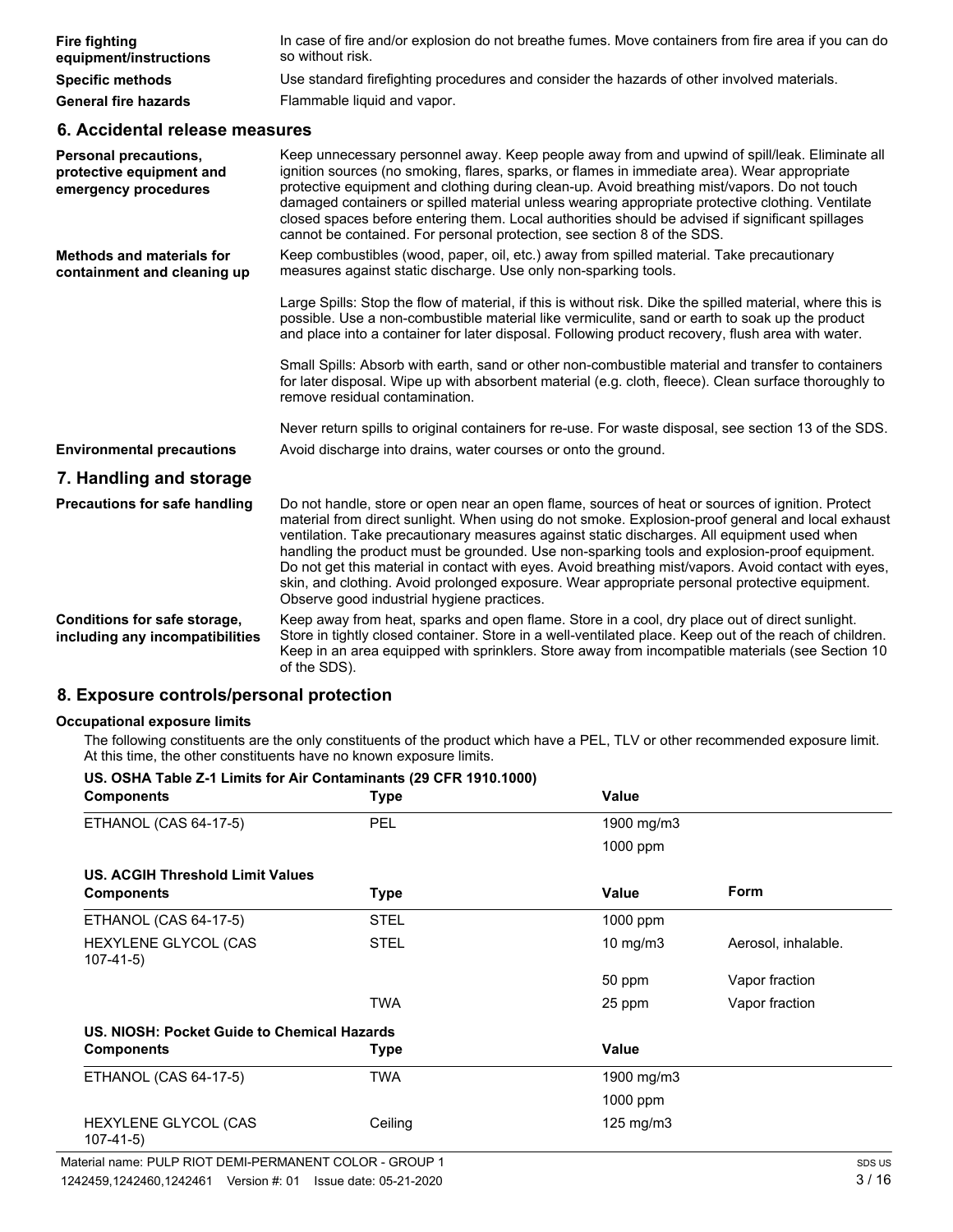| US. NIOSH: Pocket Guide to Chemical Hazards |                                                                                                                                                                                                                                                                                                       |                                                                                                                                                                                                                                                                                                                                                                                                         |
|---------------------------------------------|-------------------------------------------------------------------------------------------------------------------------------------------------------------------------------------------------------------------------------------------------------------------------------------------------------|---------------------------------------------------------------------------------------------------------------------------------------------------------------------------------------------------------------------------------------------------------------------------------------------------------------------------------------------------------------------------------------------------------|
| <b>Components</b>                           | <b>Type</b>                                                                                                                                                                                                                                                                                           | <b>Value</b>                                                                                                                                                                                                                                                                                                                                                                                            |
|                                             |                                                                                                                                                                                                                                                                                                       | 25 ppm                                                                                                                                                                                                                                                                                                                                                                                                  |
| <b>Components</b>                           | US. Workplace Environmental Exposure Level (WEEL) Guides<br><b>Type</b>                                                                                                                                                                                                                               | Value                                                                                                                                                                                                                                                                                                                                                                                                   |
| TOLUENE-2,5-DIAMINE<br>$(CAS 95-70-5)$      | <b>TWA</b>                                                                                                                                                                                                                                                                                            | $0.025$ mg/m3                                                                                                                                                                                                                                                                                                                                                                                           |
|                                             |                                                                                                                                                                                                                                                                                                       | 0.005 ppm                                                                                                                                                                                                                                                                                                                                                                                               |
| <b>Biological limit values</b>              | No biological exposure limits noted for the ingredient(s).                                                                                                                                                                                                                                            |                                                                                                                                                                                                                                                                                                                                                                                                         |
| <b>Exposure guidelines</b>                  |                                                                                                                                                                                                                                                                                                       |                                                                                                                                                                                                                                                                                                                                                                                                         |
| <b>US WEEL Guides: Skin designation</b>     |                                                                                                                                                                                                                                                                                                       |                                                                                                                                                                                                                                                                                                                                                                                                         |
| TOLUENE-2,5-DIAMINE (CAS 95-70-5)           |                                                                                                                                                                                                                                                                                                       | Can be absorbed through the skin.                                                                                                                                                                                                                                                                                                                                                                       |
| Appropriate engineering<br>controls         | acceptable level. Provide eyewash station and safety shower.                                                                                                                                                                                                                                          | Explosion-proof general and local exhaust ventilation. Good general ventilation should be used.<br>Ventilation rates should be matched to conditions. If applicable, use process enclosures, local<br>exhaust ventilation, or other engineering controls to maintain airborne levels below recommended<br>exposure limits. If exposure limits have not been established, maintain airborne levels to an |
|                                             | Individual protection measures, such as personal protective equipment                                                                                                                                                                                                                                 |                                                                                                                                                                                                                                                                                                                                                                                                         |
| <b>Eye/face protection</b>                  | face shield. Face shield is recommended.                                                                                                                                                                                                                                                              | Applicable for industrial settings only. Wear safety glasses with side shields (or goggles) and a                                                                                                                                                                                                                                                                                                       |
| <b>Skin protection</b>                      |                                                                                                                                                                                                                                                                                                       |                                                                                                                                                                                                                                                                                                                                                                                                         |
| <b>Hand protection</b>                      |                                                                                                                                                                                                                                                                                                       | Applicable for industrial settings only. Wear appropriate chemical resistant gloves.                                                                                                                                                                                                                                                                                                                    |
| <b>Other</b>                                | Applicable for industrial settings only. Wear appropriate chemical resistant clothing. Use of an<br>impervious apron is recommended.                                                                                                                                                                  |                                                                                                                                                                                                                                                                                                                                                                                                         |
| <b>Respiratory protection</b>               | Applicable for industrial settings only. If engineering controls do not maintain airborne<br>concentrations below recommended exposure limits (where applicable) or to an acceptable level<br>(in countries where exposure limits have not been established), an approved respirator must be<br>worn. |                                                                                                                                                                                                                                                                                                                                                                                                         |
| <b>Thermal hazards</b>                      | Wear appropriate thermal protective clothing, when necessary.                                                                                                                                                                                                                                         |                                                                                                                                                                                                                                                                                                                                                                                                         |
| General hygiene<br>considerations           | be allowed out of the workplace.                                                                                                                                                                                                                                                                      | When using do not smoke. Always observe good personal hygiene measures, such as washing<br>after handling the material and before eating, drinking, and/or smoking. Routinely wash work<br>clothing and protective equipment to remove contaminants. Contaminated work clothing should not                                                                                                              |

### **9. Physical and chemical properties**

| Appearance                                   |                               |
|----------------------------------------------|-------------------------------|
| <b>Physical state</b>                        | Liquid.                       |
| Color                                        | Not available.                |
| Odor                                         | Not available.                |
| Odor threshold                               | Not available.                |
| рH                                           | $6.4 - 8.6$                   |
| Melting point/freezing point                 | Not available.                |
| Initial boiling point and boiling<br>range   | $> 95$ °F ( $> 35$ °C)        |
| <b>Flash point</b>                           | 118.4 °F (48.0 °C) Closed Cup |
| <b>Evaporation rate</b>                      | Not available.                |
| Flammability (solid, gas)                    | Not applicable.               |
| Upper/lower flammability or explosive limits |                               |
| <b>Flammability limit - lower</b><br>$(\%)$  | Not available.                |
| <b>Flammability limit - upper</b><br>$(\%)$  | Not available.                |
| Explosive limit - lower (%)                  | Not available.                |
| Explosive limit - upper (%)                  | Not available.                |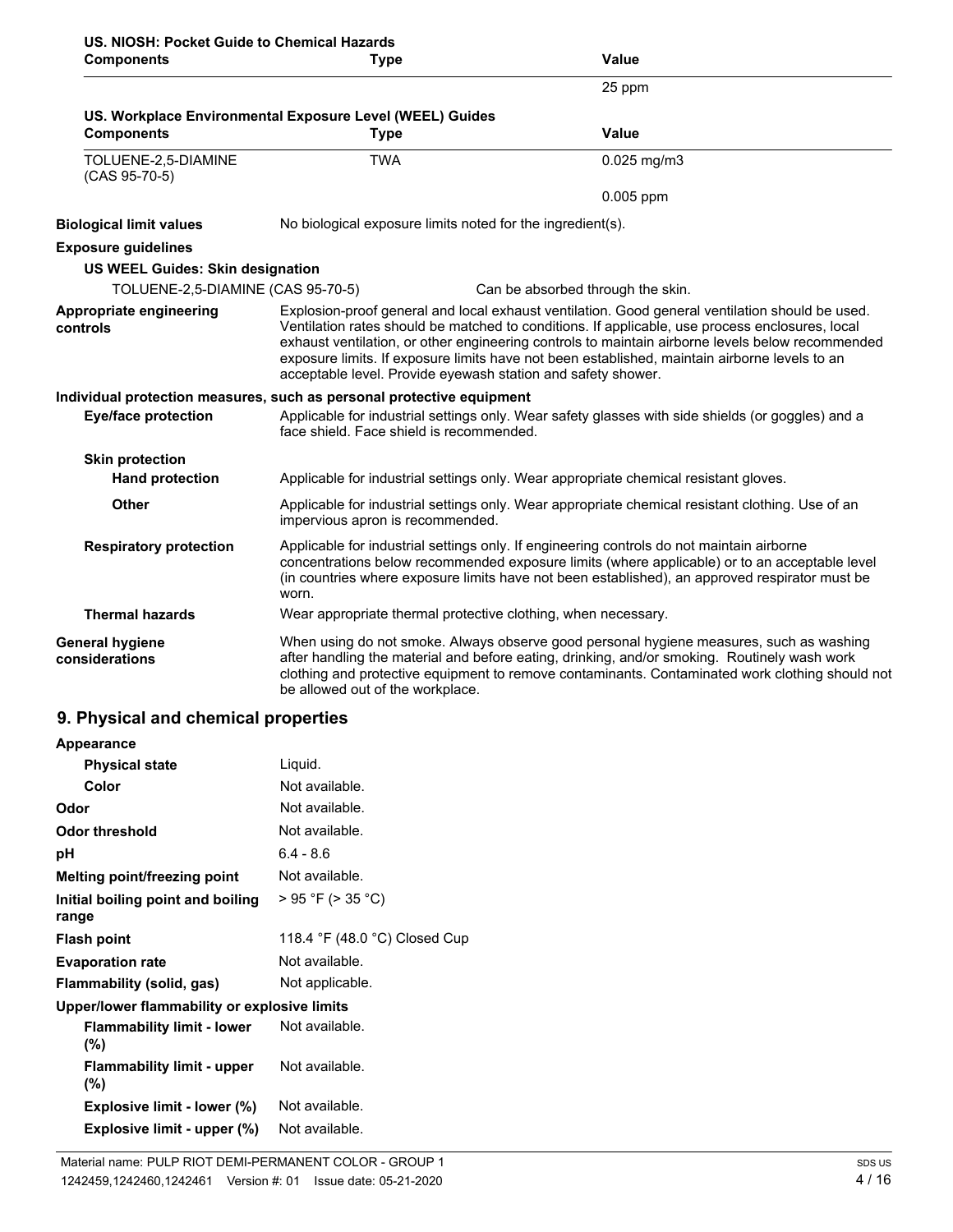| Vapor pressure                                    | Not available.                                                                                |
|---------------------------------------------------|-----------------------------------------------------------------------------------------------|
| Vapor density                                     | Not available.                                                                                |
| <b>Relative density</b>                           | Not available.                                                                                |
| Solubility(ies)                                   |                                                                                               |
| Solubility (water)                                | Not available.                                                                                |
| <b>Partition coefficient</b><br>(n-octanol/water) | Not available.                                                                                |
| <b>Auto-ignition temperature</b>                  | Not available.                                                                                |
| Decomposition temperature                         | Not available.                                                                                |
| <b>Viscosity</b>                                  | Not available.                                                                                |
| <b>Other information</b>                          |                                                                                               |
| <b>Explosive properties</b>                       | Not explosive.                                                                                |
| Fire point                                        | < 212.00 °F (< 100.00 °C) ISO 2592                                                            |
| <b>Oxidizing properties</b>                       | Not oxidizing.                                                                                |
| 10. Stability and reactivity                      |                                                                                               |
| <b>Reactivity</b>                                 | The product is stable and non-reactive under normal conditions of use, storage and transport. |
| <b>Chemical stability</b>                         | Material is stable under normal conditions.                                                   |
| <b>Possibility of hazardous</b><br>reactions      | No dangerous reaction known under conditions of normal use.                                   |
| <b>Conditions to avoid</b>                        | Keep away from heat, hot surfaces, sparks, open flames and other ignition sources. Avoid      |

|                                            | temperatures exceeding the flash point. Contact with incompatible materials. |
|--------------------------------------------|------------------------------------------------------------------------------|
| Incompatible materials                     | Strong oxidizing agents.                                                     |
| <b>Hazardous decomposition</b><br>products | No hazardous decomposition products are known.                               |

#### **11. Toxicological information**

#### **Information on likely routes of exposure**

| <b>Inhalation</b>                                                                  | Prolonged inhalation may be harmful.                                                                                                                                                                                                                                   |  |  |
|------------------------------------------------------------------------------------|------------------------------------------------------------------------------------------------------------------------------------------------------------------------------------------------------------------------------------------------------------------------|--|--|
| <b>Skin contact</b>                                                                | Causes skin irritation. May cause an allergic skin reaction.                                                                                                                                                                                                           |  |  |
| Eye contact                                                                        | Causes serious eye damage.                                                                                                                                                                                                                                             |  |  |
| Ingestion                                                                          | Expected to be a low ingestion hazard.                                                                                                                                                                                                                                 |  |  |
| Symptoms related to the<br>physical, chemical and<br>toxicological characteristics | Severe eye irritation. Symptoms may include stinging, tearing, redness, swelling, and blurred<br>vision. Permanent eye damage including blindness could result. Skin irritation. May cause<br>redness and pain. May cause an allergic skin reaction. Dermatitis. Rash. |  |  |

#### **Information on toxicological effects**

| <b>Acute toxicity</b> | Not known.                                                    |                            |
|-----------------------|---------------------------------------------------------------|----------------------------|
| <b>Product</b>        | <b>Species</b>                                                | <b>Test Results</b>        |
|                       | PULP RIOT DEMI-PERMANENT COLOR - GROUP 1                      |                            |
| <b>Acute</b>          |                                                               |                            |
| <b>Dermal</b>         |                                                               |                            |
| <b>ATEmix</b>         |                                                               | 62830 mg/kg                |
| Oral                  |                                                               |                            |
| <b>ATEmix</b>         |                                                               | 8273 mg/kg                 |
| <b>Components</b>     | <b>Species</b>                                                | <b>Test Results</b>        |
|                       | 1-HYDROXYETHYL 4,5-DIAMINO PYRAZOLE SULFATE (CAS 155601-30-2) |                            |
| <b>Acute</b>          |                                                               |                            |
| <b>Inhalation</b>     |                                                               |                            |
| Aerosol               |                                                               |                            |
| LD50                  | Rat                                                           | > 5.24 mg/m3, 4 h OECD 403 |
| Oral                  |                                                               |                            |
| LD50                  | Rat                                                           | > 2000 mg/kg OECD 401      |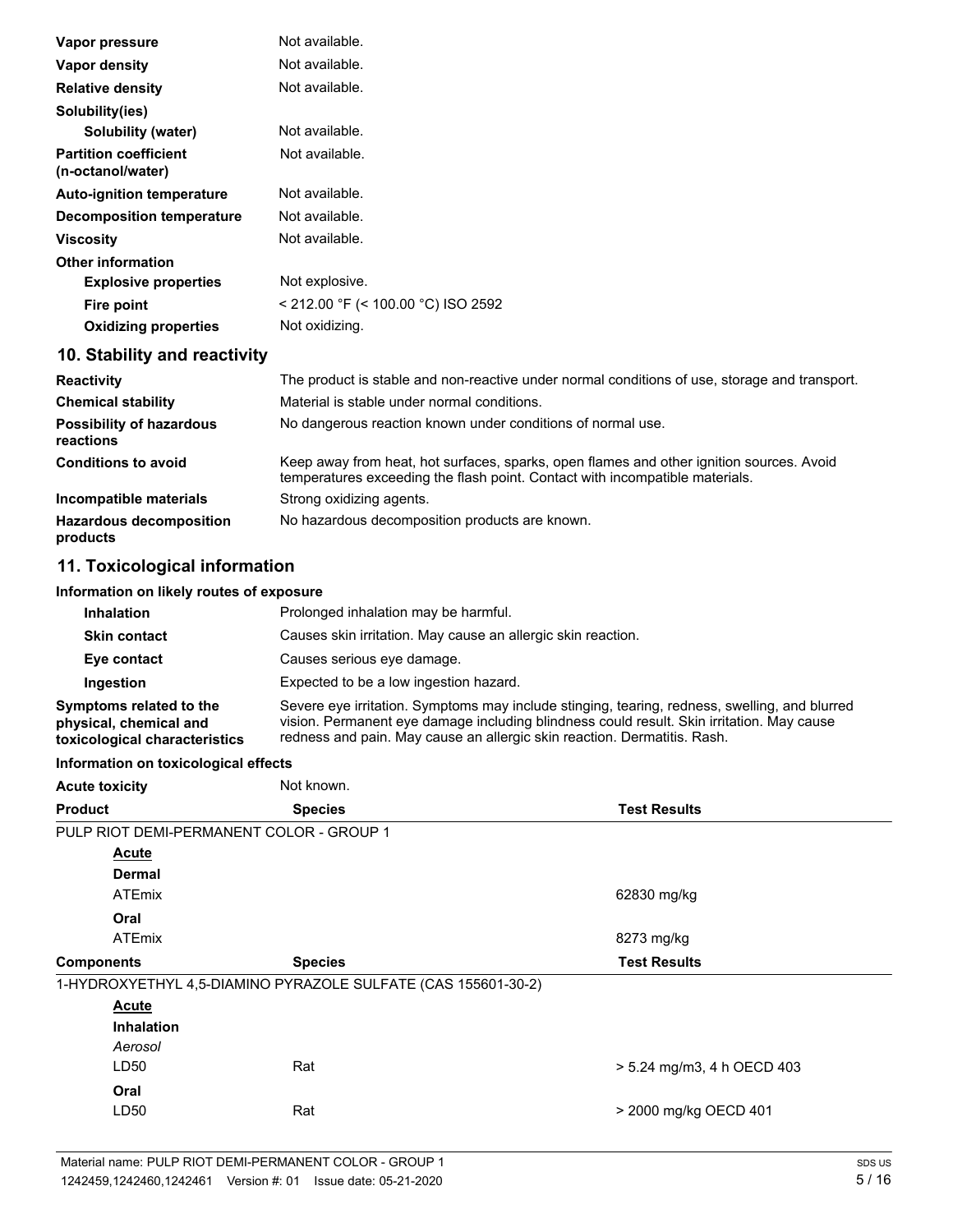| <b>Components</b> |                                            | <b>Species</b> | <b>Test Results</b>                 |  |
|-------------------|--------------------------------------------|----------------|-------------------------------------|--|
|                   | 4-AMINO-2-HYDROXYTOLUENE (CAS 2835-95-2)   |                |                                     |  |
|                   | <u>Acute</u>                               |                |                                     |  |
|                   | Oral                                       |                |                                     |  |
|                   | LD50                                       | Rat            | 3600 mg/kg                          |  |
|                   | 6-HYDROXYINDOLE (CAS 2380-86-1)            |                |                                     |  |
|                   | <b>Acute</b>                               |                |                                     |  |
|                   | <b>Dermal</b>                              |                |                                     |  |
|                   | LD50                                       | Rat            | > 2000 mg/kg OECD 402               |  |
|                   | Inhalation                                 |                |                                     |  |
|                   | Aerosol<br>LC50                            | Rat            |                                     |  |
|                   |                                            |                | > 2000 mg/m3, 4 h OECD 403          |  |
|                   | Oral<br>LD50                               | Rat            | 600 - 1200 mg/kg                    |  |
|                   |                                            |                |                                     |  |
|                   | DECETH-3 (CAS 66455-15-0)                  |                |                                     |  |
|                   | <b>Acute</b><br><b>Dermal</b>              |                |                                     |  |
|                   | LD50                                       | Rat            | > 2000 mg/kg Based on test data for |  |
|                   |                                            |                | structurally similar materials.     |  |
|                   | Oral                                       |                |                                     |  |
|                   | LD50                                       | Rat            | > 2000 mg/kg Based on test data for |  |
|                   |                                            |                | structurally similar materials.     |  |
|                   | ETHANOL (CAS 64-17-5)                      |                |                                     |  |
|                   | <b>Acute</b>                               |                |                                     |  |
|                   | <b>Dermal</b>                              |                |                                     |  |
|                   | LD50                                       | Rabbit         | > 20000 mg/kg                       |  |
|                   | Inhalation                                 |                |                                     |  |
|                   | Vapor<br>LC50                              | Rat            |                                     |  |
|                   |                                            |                | 124.7 mg/l, 4 h OECD 403            |  |
|                   | Oral<br>LD50                               | Rat            | 10470 mg/kg OECD 401                |  |
|                   |                                            |                |                                     |  |
|                   | GLYCERYL LAURYL ETHER (CAS 9022-75-7)      |                |                                     |  |
|                   | <b>Acute</b><br><b>Dermal</b>              |                |                                     |  |
|                   | LD50                                       | Rat            | > 2000 mg/l OECD 402                |  |
|                   | Oral                                       |                |                                     |  |
|                   | LD50                                       | Rat            | > 2000 mg/l OECD 423                |  |
|                   | HEXYLENE GLYCOL (CAS 107-41-5)             |                |                                     |  |
|                   | <b>Acute</b>                               |                |                                     |  |
|                   | <b>Dermal</b>                              |                |                                     |  |
|                   | LD50                                       | Rat            | > 2000 mg/kg OECD 402               |  |
|                   | Inhalation                                 |                |                                     |  |
|                   | LC50                                       | Rat            | > 60 ml/m3 air, 8 h OECD 403        |  |
|                   | Oral                                       |                |                                     |  |
|                   | LD50                                       | Rat            | > 2000 mg/kg OECD 420               |  |
|                   | LAURETH-5 CARBOXYLIC ACID (CAS 27306-90-7) |                |                                     |  |
|                   | <b>Acute</b>                               |                |                                     |  |
|                   | Oral                                       |                |                                     |  |
|                   | LD50                                       | Rat            | > 2000 mg/kg OECD 401               |  |
|                   |                                            |                |                                     |  |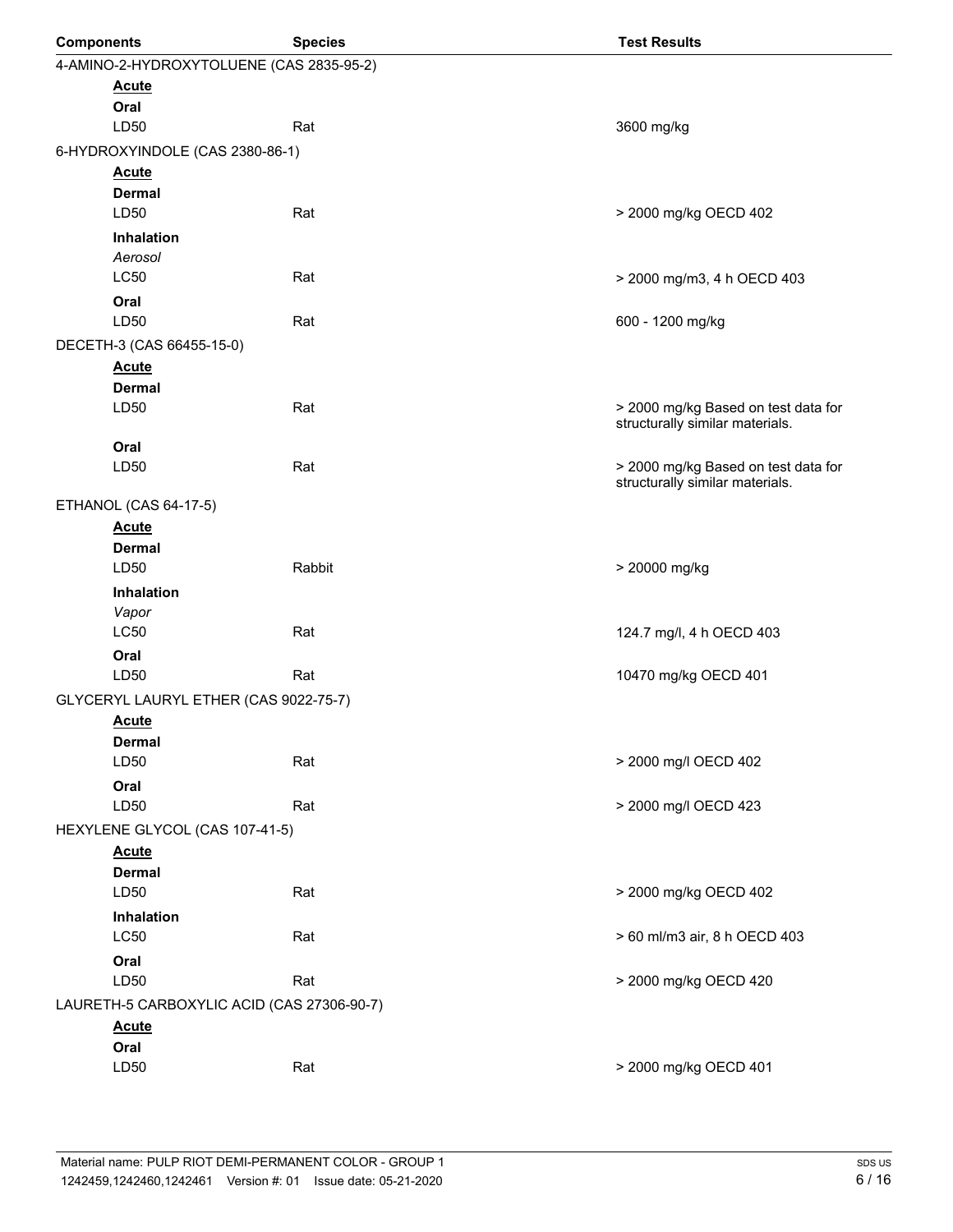| <b>Components</b> |                                                                    | <b>Species</b>                      |                                                | <b>Test Results</b>                                                  |
|-------------------|--------------------------------------------------------------------|-------------------------------------|------------------------------------------------|----------------------------------------------------------------------|
|                   | OLEYL ALCOHOL (CAS 68002-94-8)                                     |                                     |                                                |                                                                      |
|                   | <b>Acute</b>                                                       |                                     |                                                |                                                                      |
|                   | <b>Dermal</b>                                                      |                                     |                                                |                                                                      |
| LD50              |                                                                    | Rabbit                              |                                                | 8000 mg/kg Based on test data for<br>structurally similar materials. |
| Oral              |                                                                    |                                     |                                                |                                                                      |
| LD50              |                                                                    | Rat                                 |                                                | > 2000 mg/kg OECD 401                                                |
|                   | P-AMINOPHENOL (CAS 123-30-8)                                       |                                     |                                                |                                                                      |
|                   | <b>Acute</b><br><b>Dermal</b>                                      |                                     |                                                |                                                                      |
| LD <sub>50</sub>  |                                                                    | Rabbit                              |                                                | > 8000 mg/kg EPA OPTTS 870.1200                                      |
|                   | Inhalation                                                         |                                     |                                                |                                                                      |
| Dust              |                                                                    |                                     |                                                |                                                                      |
| LC50              |                                                                    | Rat                                 |                                                | > 3.42 mg/l, 4 h OECD 403                                            |
| Oral              |                                                                    |                                     |                                                |                                                                      |
| LD50              |                                                                    | Rat                                 |                                                | 671 mg/kg EPA OPPTS 870.1100                                         |
|                   | PEG-4 RAPESEEDAMIDE (CAS 85536-23-8)                               |                                     |                                                |                                                                      |
|                   | <b>Acute</b>                                                       |                                     |                                                |                                                                      |
|                   | <b>Dermal</b>                                                      |                                     |                                                |                                                                      |
| LD50              |                                                                    | Rat                                 |                                                | > 2000 mg/kg OECD 402                                                |
|                   | Inhalation                                                         |                                     |                                                |                                                                      |
| LC50              |                                                                    | Rat                                 |                                                | 6 mg/L air, 4 h OECD 436                                             |
| Oral              |                                                                    |                                     |                                                |                                                                      |
| LD50              |                                                                    | Rat                                 |                                                | > 2000 mg/kg OECD 401                                                |
|                   | TOLUENE-2,5-DIAMINE (CAS 95-70-5)                                  |                                     |                                                |                                                                      |
| Oral              |                                                                    |                                     |                                                |                                                                      |
| LD50              |                                                                    | Rat                                 |                                                | 102 mg/kg OECD 401                                                   |
|                   | <b>Acute</b>                                                       |                                     |                                                |                                                                      |
|                   | <b>Dermal</b>                                                      |                                     |                                                |                                                                      |
| LD <sub>50</sub>  |                                                                    | Rabbit                              |                                                | 3520 mg/kg                                                           |
|                   | Inhalation                                                         |                                     |                                                |                                                                      |
| Dust              |                                                                    |                                     |                                                |                                                                      |
| <b>LC50</b>       |                                                                    | Rat                                 |                                                | $0.99$ mg/l, 4 h                                                     |
|                   | <b>Skin corrosion/irritation</b>                                   | Causes skin irritation.             |                                                |                                                                      |
|                   | <b>Irritation Corrosion - Skin</b><br><b>GLYCERYL LAURYL ETHER</b> |                                     | OECD 404                                       |                                                                      |
|                   |                                                                    |                                     | Result: Corrosive                              |                                                                      |
|                   |                                                                    |                                     | Species: Rabbit                                |                                                                      |
|                   | PEG-4 RAPESEEDAMIDE                                                |                                     | OECD 404<br>Result: Irritating                 |                                                                      |
|                   |                                                                    | Species: Rabbit                     |                                                |                                                                      |
| 6-HYDROXYINDOLE   |                                                                    | OECD 404<br>Result: Not Irritating  |                                                |                                                                      |
|                   |                                                                    |                                     | Species: Rabbit                                |                                                                      |
|                   | <b>ETHANOL</b>                                                     |                                     | OECD 404                                       |                                                                      |
|                   |                                                                    |                                     | Result: Not Irritating<br>Species: Rabbit      |                                                                      |
|                   |                                                                    | 1-HYDROXYETHYL 4,5-DIAMINO PYRAZOLE | OECD 404                                       |                                                                      |
|                   | <b>SULFATE</b>                                                     |                                     | Result: Slightly Irritating<br>Species: Rabbit |                                                                      |
|                   | LAURETH-5 CARBOXYLIC ACID                                          |                                     | OECD 404                                       |                                                                      |
|                   |                                                                    |                                     | Result: Slightly Irritating                    |                                                                      |
|                   |                                                                    |                                     | Species: Rabbit                                |                                                                      |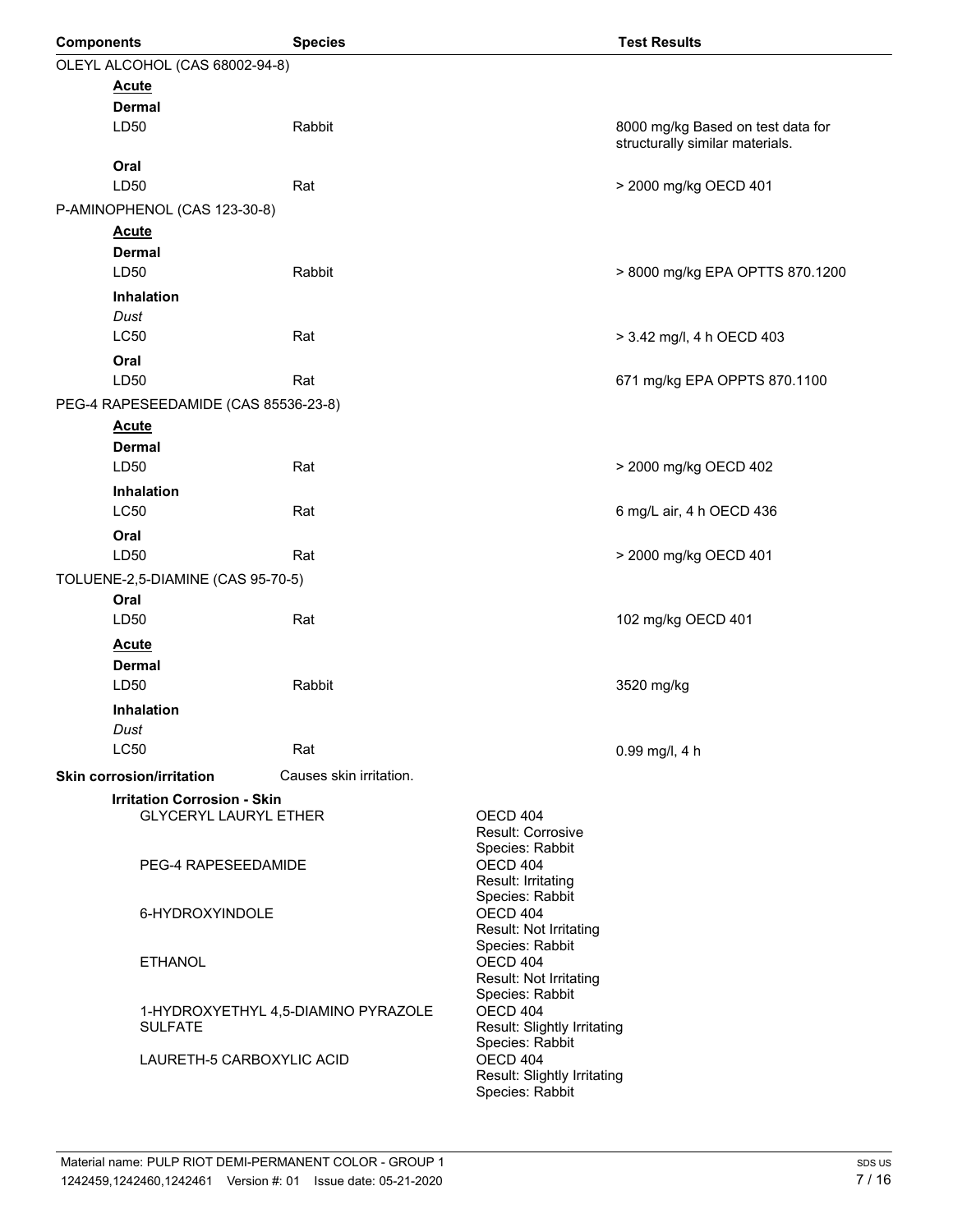| <b>Irritation Corrosion - Skin</b>   |                                      |                                                                             |  |
|--------------------------------------|--------------------------------------|-----------------------------------------------------------------------------|--|
| DECETH-3                             |                                      | OECD 404, Based on test data for structurally similar                       |  |
|                                      |                                      | materials.<br>Result: Slightly Irritating                                   |  |
|                                      |                                      | Species: Rabbit                                                             |  |
| <b>HEXYLENE GLYCOL</b>               |                                      | OECD 405                                                                    |  |
|                                      |                                      | Result: Slightly irritating                                                 |  |
|                                      |                                      | Species: Rabbit                                                             |  |
| TOLUENE-2,5-DIAMINE                  |                                      | OECD 439                                                                    |  |
|                                      |                                      | Result: Not Irritating                                                      |  |
| 4-AMINO-2-HYDROXYTOLUENE             |                                      | Species: In vitro<br>OECD 439                                               |  |
|                                      |                                      | Result: Not Irritating                                                      |  |
|                                      |                                      | Species: RhE                                                                |  |
| OLEYL ALCOHOL                        |                                      | Result: Slightly Irritating                                                 |  |
|                                      |                                      | Species: Rabbit                                                             |  |
| P-AMINOPHENOL                        |                                      | Result: Slightly Irritating                                                 |  |
|                                      |                                      | Species: Rabbit                                                             |  |
| Serious eye damage/eye<br>irritation | Causes serious eye damage.           |                                                                             |  |
| <b>Irritation Corrosion - Eye</b>    |                                      |                                                                             |  |
| P-AMINOPHENOL                        |                                      | EPA OPPTS 870.2400                                                          |  |
|                                      |                                      | Result: Slightly Irritating                                                 |  |
|                                      |                                      | Species: Rabbit<br>OECD 405                                                 |  |
| <b>SULFATE</b>                       | 1-HYDROXYETHYL 4,5-DIAMINO PYRAZOLE  | <b>Result: Corrosive</b>                                                    |  |
|                                      |                                      | Species: Rabbit                                                             |  |
| 6-HYDROXYINDOLE                      |                                      | OECD 405                                                                    |  |
|                                      |                                      | Result: Corrosive                                                           |  |
|                                      |                                      | Species: Rabbit                                                             |  |
| LAURETH-5 CARBOXYLIC ACID            |                                      | OECD 405                                                                    |  |
|                                      |                                      | <b>Result: Corrosive</b>                                                    |  |
| TOLUENE-2,5-DIAMINE                  |                                      | Species: Rabbit<br>OECD 405                                                 |  |
|                                      |                                      | <b>Result: Corrosive</b>                                                    |  |
|                                      |                                      | Species: Rabbit                                                             |  |
| <b>ETHANOL</b>                       |                                      | OECD 405                                                                    |  |
|                                      |                                      | Result: Irritating                                                          |  |
|                                      |                                      | Species: Rabbit                                                             |  |
| <b>HEXYLENE GLYCOL</b>               |                                      | OECD 405                                                                    |  |
|                                      |                                      | Result: Slightly irritating<br>Species: Rabbit                              |  |
| PEG-4 RAPESEEDAMIDE                  |                                      | <b>OECD 405</b>                                                             |  |
|                                      |                                      | Result: Slightly Irritating                                                 |  |
|                                      |                                      | Species: Rabbit                                                             |  |
| 4-AMINO-2-HYDROXYTOLUENE             |                                      | OECD 492                                                                    |  |
|                                      |                                      | Result: Not Irritating                                                      |  |
| <b>GLYCERYL LAURYL ETHER</b>         |                                      | Species: RhCE<br><b>Result: Corrosive</b>                                   |  |
| DECETH-3                             |                                      | <b>Result: Corrosive</b>                                                    |  |
|                                      |                                      | Species: Rabbit                                                             |  |
| <b>HEXYLENE GLYCOL</b>               |                                      | Result: Irritating                                                          |  |
|                                      |                                      | Species: Human                                                              |  |
| <b>OLEYL ALCOHOL</b>                 |                                      | Result: Not Irritating                                                      |  |
|                                      |                                      | Species: Rabbit                                                             |  |
| Respiratory or skin sensitization    |                                      |                                                                             |  |
| <b>Respiratory sensitization</b>     |                                      | Due to partial or complete lack of data the classification is not possible. |  |
| <b>Skin sensitization</b>            | May cause an allergic skin reaction. |                                                                             |  |
| <b>Skin sensitization</b>            |                                      |                                                                             |  |
|                                      | 1-HYDROXYETHYL 4,5-DIAMINO PYRAZOLE  | EU Method B.6 - Cat 1                                                       |  |
| <b>SULFATE</b>                       |                                      | Result: Sensitizing                                                         |  |
|                                      |                                      | Species: Guinea pig                                                         |  |
| <b>ETHANOL</b>                       |                                      | OECD 406                                                                    |  |

Result: Not Sensitizing Species: Guinea pig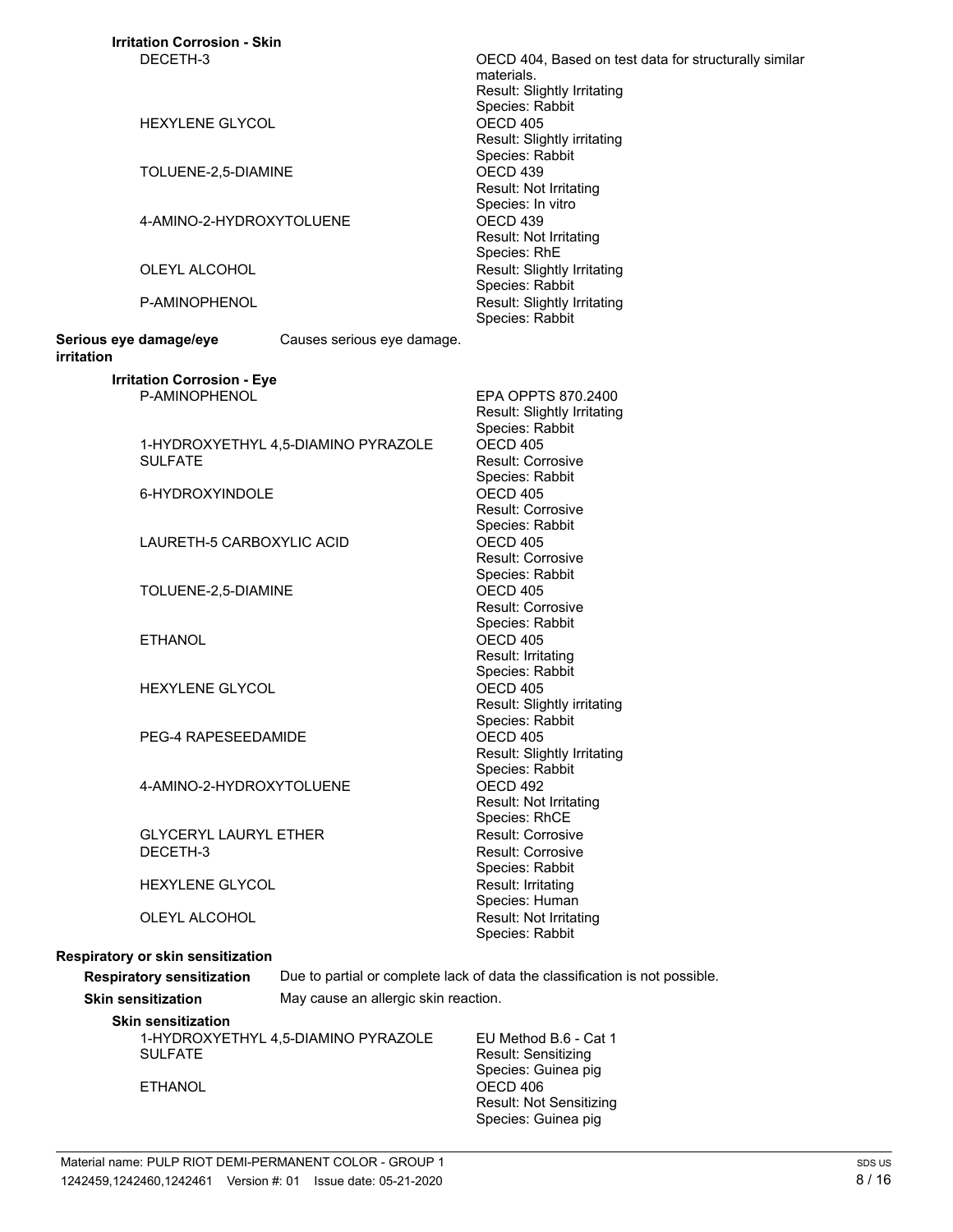|                              | <b>Skin sensitization</b>                                          |                                                                |                                                                                                                                                                         |
|------------------------------|--------------------------------------------------------------------|----------------------------------------------------------------|-------------------------------------------------------------------------------------------------------------------------------------------------------------------------|
|                              | <b>GLYCERYL LAURYL ETHER</b>                                       |                                                                | OECD 406<br>Result: Not Sensitizing<br>Species: Guinea pig                                                                                                              |
|                              | <b>HEXYLENE GLYCOL</b>                                             |                                                                | OECD 406<br><b>Result: Not Sensitizing</b>                                                                                                                              |
|                              | LAURETH-5 CARBOXYLIC ACID                                          |                                                                | Species: Guinea pig<br>OECD 406<br>Result: Not Sensitizing                                                                                                              |
|                              | PEG-4 RAPESEEDAMIDE                                                |                                                                | Species: Guinea pig<br>OECD 406<br><b>Result: Not Sensitizing</b>                                                                                                       |
|                              | P-AMINOPHENOL                                                      |                                                                | Species: Guinea pig<br>OECD 406<br>Result: Sensitizing                                                                                                                  |
|                              | DECETH-3                                                           |                                                                | Species: Guinea pig<br>OECD 406, Based on test data for structurally similar<br>materials.<br><b>Result: Not Sensitizing</b>                                            |
|                              | 4-AMINO-2-HYDROXYTOLUENE                                           |                                                                | Species: Guinea pig<br>OECD <sub>429</sub><br><b>Result: Sensitizing</b>                                                                                                |
|                              | 6-HYDROXYINDOLE                                                    |                                                                | Species: Mouse<br>OECD 429<br>Result: Sensitizing<br>Species: Mouse                                                                                                     |
|                              | TOLUENE-2,5-DIAMINE                                                |                                                                | OECD <sub>429</sub><br>Result: Sensitizing<br>Species: Mouse                                                                                                            |
|                              | OLEYL ALCOHOL                                                      |                                                                | Result: Not Sensitizing<br>Species: Rabbit                                                                                                                              |
| Germ cell mutagenicity       |                                                                    |                                                                | Due to partial or complete lack of data the classification is not possible.                                                                                             |
|                              | <b>Mutagenicity</b>                                                |                                                                |                                                                                                                                                                         |
|                              | <b>ETHANOL</b><br>OLEYL ALCOHOL                                    |                                                                | Result: In vitro and in vivo tests did not show mutagenic<br>effects.<br>Result: In vitro and in vivo tests did not show mutagenic                                      |
|                              |                                                                    |                                                                | effects.                                                                                                                                                                |
|                              | PEG-4 RAPESEEDAMIDE                                                |                                                                | Result: In vitro and in vivo tests did not show mutagenic<br>effects.                                                                                                   |
|                              | <b>SULFATE</b>                                                     | 1-HYDROXYETHYL 4,5-DIAMINO PYRAZOLE                            | Result: In vitro tests did not show mutagenic effects                                                                                                                   |
|                              | DECETH-3<br><b>GLYCERYL LAURYL ETHER</b><br><b>HEXYLENE GLYCOL</b> |                                                                | Result: In vitro tests did not show mutagenic effects<br>Result: In vitro tests did not show mutagenic effects<br>Result: In vitro tests did not show mutagenic effects |
|                              | LAURETH-5 CARBOXYLIC ACID<br>TOLUENE-2,5-DIAMINE                   |                                                                | Result: In vitro tests did not show mutagenic effects<br>Result: In vitro tests showed mutagenic effects which were<br>not observed with in vivo test.                  |
|                              | 4-AMINO-2-HYDROXYTOLUENE                                           |                                                                | Result: In vitro tests showed mutagenic effects which were<br>not observed with in vivo tests.                                                                          |
|                              | 6-HYDROXYINDOLE                                                    |                                                                | Result: In vitro tests showed mutagenic effects which were<br>not observed with in vivo tests.                                                                          |
| Carcinogenicity              | P-AMINOPHENOL                                                      | classification is not possible.                                | Result: In vivo tests showed mutagenic effects<br>Not classifiable as to carcinogenicity to humans. Due to partial or complete lack of data the                         |
|                              |                                                                    | IARC Monographs. Overall Evaluation of Carcinogenicity         |                                                                                                                                                                         |
|                              | TOLUENE-2,5-DIAMINE (CAS 95-70-5)                                  | OSHA Specifically Regulated Substances (29 CFR 1910.1001-1052) | 3 Not classifiable as to carcinogenicity to humans.                                                                                                                     |
|                              | Not regulated.<br>Not listed.                                      | US. National Toxicology Program (NTP) Report on Carcinogens    |                                                                                                                                                                         |
| <b>Reproductive toxicity</b> |                                                                    | Possible reproductive hazard.                                  |                                                                                                                                                                         |
|                              | <b>Developmental effects</b>                                       |                                                                |                                                                                                                                                                         |
|                              | <b>ETHANOL</b>                                                     |                                                                | > 20000 ppm OECD 414, No effects on development<br>Result: NOAEL<br>Species: Rat                                                                                        |
|                              |                                                                    | Material name: PULP RIOT DEMI-PERMANENT COLOR - GROUP 1        |                                                                                                                                                                         |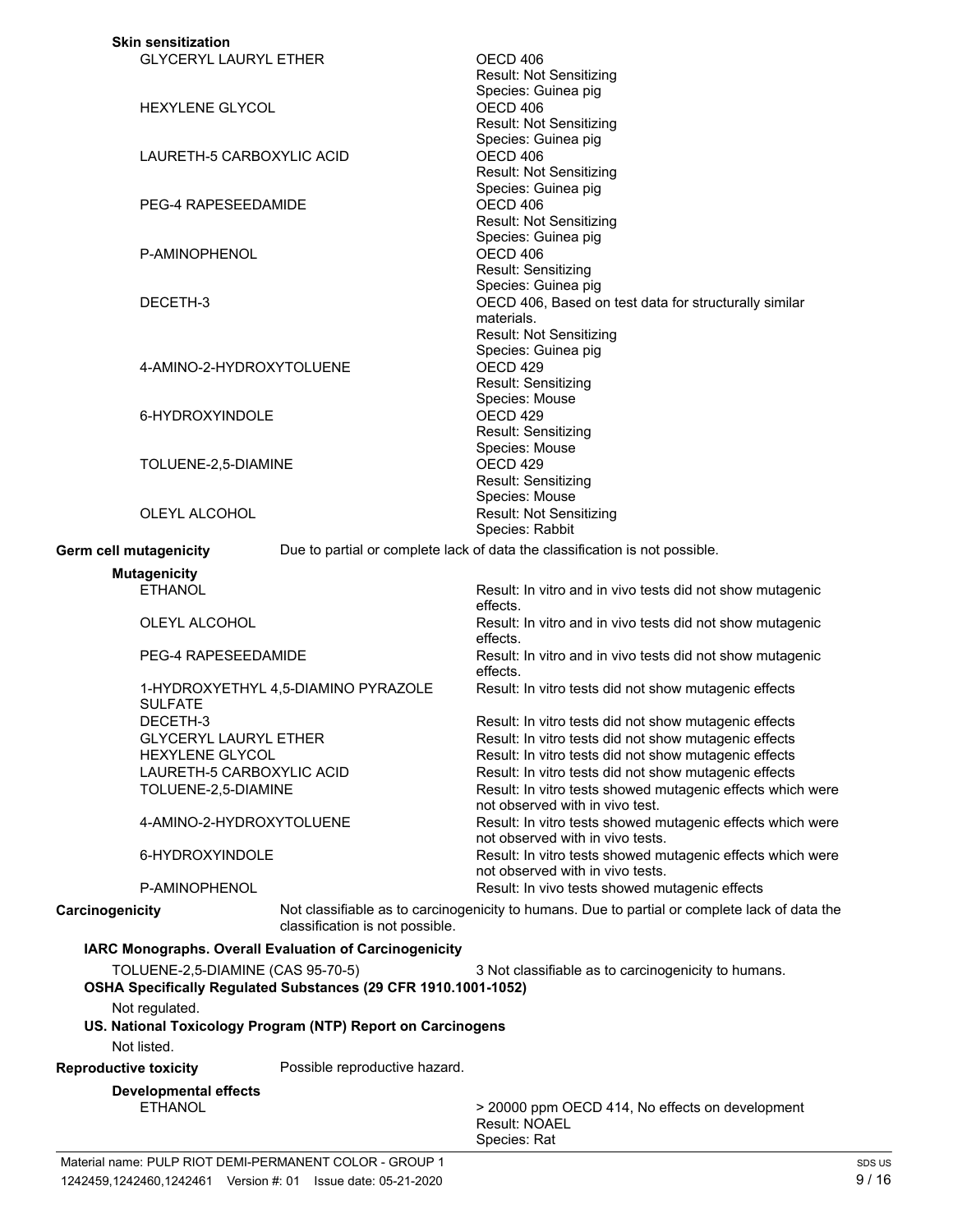|                          | P-AMINOPHENOL                    |                                     | 100 mg/kg bw/d OECD 421<br><b>Result: NOAEL</b>                             |
|--------------------------|----------------------------------|-------------------------------------|-----------------------------------------------------------------------------|
|                          |                                  |                                     | Species: Rat                                                                |
|                          | 4-AMINO-2-HYDROXYTOLUENE         |                                     | 180 mg/kg bw/d OECD 414                                                     |
|                          |                                  |                                     | Result: NOAEL                                                               |
|                          |                                  |                                     | Species: Rat                                                                |
|                          | <b>OLEYL ALCOHOL</b>             |                                     | 2000 mg/kg bw/d OECD 422                                                    |
|                          |                                  |                                     | Result: NOAEL<br>Species: Rat                                               |
|                          | <b>HEXYLENE GLYCOL</b>           |                                     | 300 mg/kg bw/d OECD 414                                                     |
|                          |                                  |                                     | Result: NOAEL                                                               |
|                          |                                  |                                     | Species: Rat                                                                |
|                          | TOLUENE-2,5-DIAMINE              |                                     | 50 mg/kg bw/d OECD 414, Based on test data for structurally                 |
|                          |                                  |                                     | similar materials.                                                          |
|                          |                                  |                                     | Result: NOAEL                                                               |
|                          |                                  |                                     | Species: Rat                                                                |
|                          | 6-HYDROXYINDOLE                  |                                     | 50 mg/kg bw/d<br><b>Result: NOAEL</b>                                       |
|                          |                                  |                                     | Species: Rat                                                                |
|                          | PEG-4 RAPESEEDAMIDE              |                                     | 500 mg/kg bw/d OECD 421, No effects on development                          |
|                          |                                  |                                     | <b>Result: NOEL</b>                                                         |
|                          |                                  |                                     | Species: Rat                                                                |
|                          | <b>GLYCERYL LAURYL ETHER</b>     |                                     | 600 mg/kg bw/d OECD 421                                                     |
|                          |                                  |                                     | Result: NOAEL                                                               |
|                          | <b>Reproductivity</b>            |                                     | Species: Rat                                                                |
|                          | TOLUENE-2,5-DIAMINE              |                                     | >= 45 mg/kg bw/d OECD 416, Based on test data for                           |
|                          |                                  |                                     | structurally similar materials.                                             |
|                          |                                  |                                     | <b>Result: NOAEL</b>                                                        |
|                          |                                  |                                     | Species: Rat                                                                |
|                          | P-AMINOPHENOL                    |                                     | 100 mg/kg bw/d OECD 421                                                     |
|                          |                                  |                                     | Result: NOAEL                                                               |
|                          | <b>HEXYLENE GLYCOL</b>           |                                     | Species: Rat<br>1000 mg/kg bw/d OECD 421                                    |
|                          |                                  |                                     | <b>Result: NOEL</b>                                                         |
|                          |                                  |                                     | Species: Rat                                                                |
| 4-AMINO-2-HYDROXYTOLUENE |                                  |                                     | 200 mg/kg bw/d OECD 415                                                     |
|                          |                                  |                                     | Result: NOAEL                                                               |
|                          |                                  |                                     | Species: Rat                                                                |
|                          | OLEYL ALCOHOL                    |                                     | 2000 mg/kg bw/d OECD 422                                                    |
|                          |                                  |                                     | Result: NOAEL<br>Species: Rat                                               |
|                          | <b>ETHANOL</b>                   |                                     | 20700 mg/kg bw/d OECD 416, No effects on fertility                          |
|                          |                                  |                                     | Result: NOAEL                                                               |
|                          |                                  |                                     | Species: Rat                                                                |
|                          |                                  | 1-HYDROXYETHYL 4,5-DIAMINO PYRAZOLE | 300 mg/kg bw/d OECD 415                                                     |
|                          | <b>SULFATE</b>                   |                                     | Species: Rat                                                                |
|                          | PEG-4 RAPESEEDAMIDE              |                                     | 500 mg/kg bw/d OECD 421, No effects on fertility<br>Result: NOEL            |
|                          |                                  |                                     | Species: Rat                                                                |
|                          | <b>GLYCERYL LAURYL ETHER</b>     |                                     | 600 mg/kg bw/d OECD 421                                                     |
|                          |                                  |                                     | Result: NOAEL                                                               |
|                          |                                  |                                     | Species: Rat                                                                |
|                          | Specific target organ toxicity - |                                     | Due to partial or complete lack of data the classification is not possible. |
| single exposure          |                                  |                                     |                                                                             |
|                          | Specific target organ toxicity - |                                     | Due to partial or complete lack of data the classification is not possible. |
| repeated exposure        |                                  |                                     |                                                                             |
| P-AMINOPHENOL            |                                  |                                     | 10 mg/kg bw/d OECD 408                                                      |
|                          |                                  |                                     | Result: NOAEL                                                               |
|                          |                                  |                                     | Species: Rat                                                                |
|                          |                                  |                                     | Test Duration: 90 d                                                         |
|                          | TOLUENE-2,5-DIAMINE              |                                     | 10 mg/kg bw/d OECD 408, Oral<br>Result: NOEAL                               |
|                          |                                  |                                     | Species: Rat                                                                |
|                          |                                  |                                     | Test Duration: 90 d                                                         |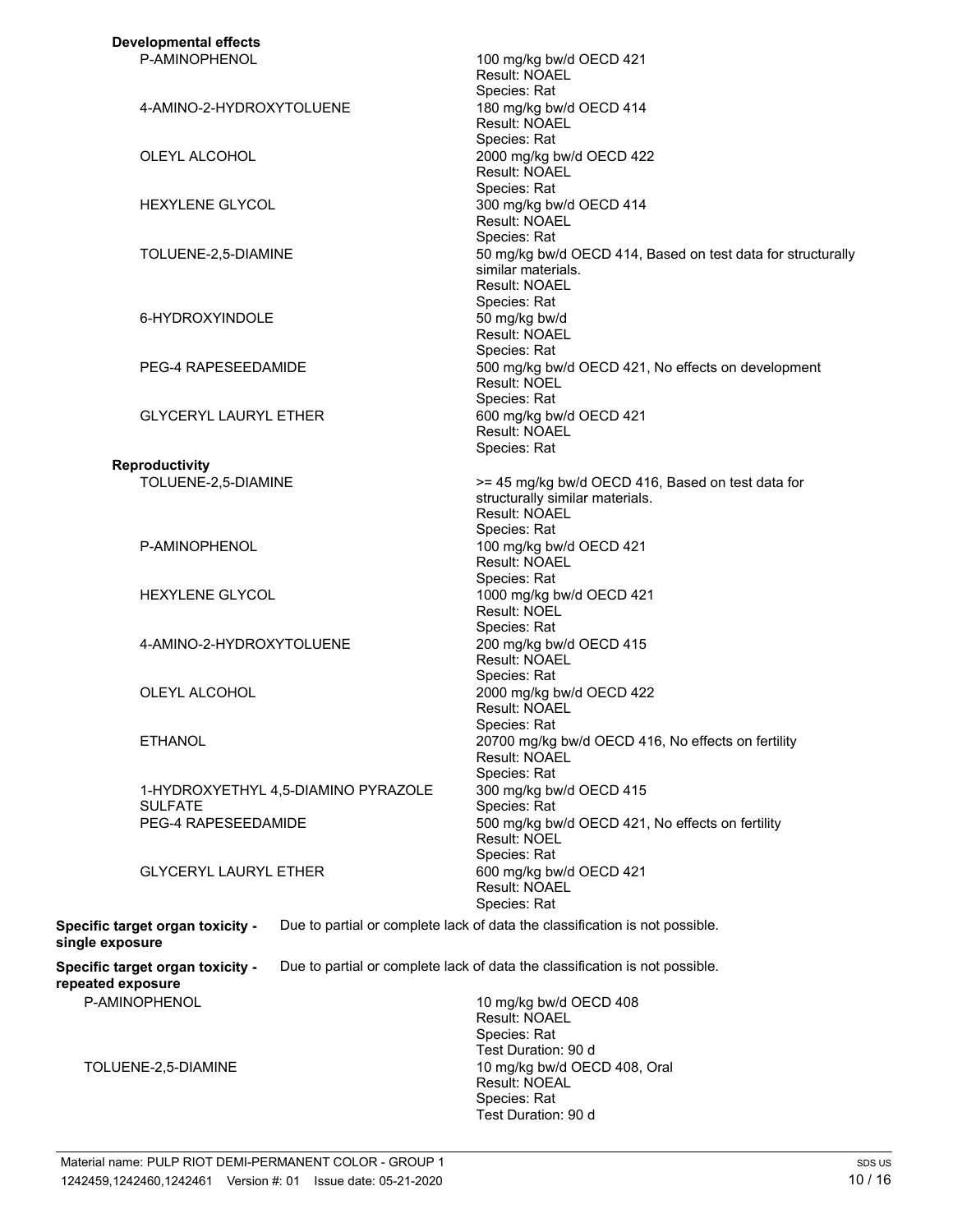| repeated exposure                                                                                 |             |                |                                                                                                                                                                                |                                                                                                                                                                                                       |  |
|---------------------------------------------------------------------------------------------------|-------------|----------------|--------------------------------------------------------------------------------------------------------------------------------------------------------------------------------|-------------------------------------------------------------------------------------------------------------------------------------------------------------------------------------------------------|--|
| DECETH-3<br>6-HYDROXYINDOLE<br><b>GLYCERYL LAURYL ETHER</b><br><b>PEG-4 RAPESEEDAMIDE</b>         |             |                | similar materials.<br>Result: NOAEL<br>Species: Rat                                                                                                                            | 100 mg/kg bw/d OECD 407, Based on test data for structurally                                                                                                                                          |  |
|                                                                                                   |             |                | Test Duration: 28 d<br>100 mg/kg bw/d OECD 408, Oral<br>Result: NOAEL                                                                                                          |                                                                                                                                                                                                       |  |
|                                                                                                   |             |                | Species: Rat<br>Test Duration: 90 d<br>150 mg/kg bw/d OECD 407<br>Result: NOAEL<br>Species: Rat<br>Test Duration: 28 d<br>150 mg/kg bw/d OECD 407, Oral<br>Result: NOAEL       |                                                                                                                                                                                                       |  |
|                                                                                                   |             |                |                                                                                                                                                                                |                                                                                                                                                                                                       |  |
| <b>ETHANOL</b>                                                                                    |             |                | Species: Rat<br>1730 mg/kg bw/d OECD 408, Oral<br>Result: NOAEL                                                                                                                |                                                                                                                                                                                                       |  |
| 4-AMINO-2-HYDROXYTOLUENE<br>1-HYDROXYETHYL 4,5-DIAMINO PYRAZOLE SULFATE<br><b>HEXYLENE GLYCOL</b> |             |                | Species: Rat<br>180 mg/kg bw/d OECD 408, Oral<br>Result: NOAEL<br>Species: Rat                                                                                                 |                                                                                                                                                                                                       |  |
|                                                                                                   |             |                | Test Duration: 90 d<br>250 mg/kg bw/d OECD 408, Oral<br>Result: NOAEL<br>Species: Rat<br>Test Duration: 90 d<br>450 mg/kg bw/d OECD 408, Oral<br>Result: NOAEL<br>Species: Rat |                                                                                                                                                                                                       |  |
|                                                                                                   |             |                |                                                                                                                                                                                |                                                                                                                                                                                                       |  |
| <b>Aspiration hazard</b>                                                                          |             |                | Due to partial or complete lack of data the classification is not possible.                                                                                                    |                                                                                                                                                                                                       |  |
| <b>Further information</b>                                                                        |             |                |                                                                                                                                                                                | May cause allergic respiratory and skin reactions. The reference to any animal testing for<br>individual constituents mentioned in this document is based on public, third-party data.                |  |
| 12. Ecological information                                                                        |             |                |                                                                                                                                                                                |                                                                                                                                                                                                       |  |
| <b>Ecotoxicity</b>                                                                                |             |                |                                                                                                                                                                                | The product is not classified as environmentally hazardous. However, this does not exclude the<br>possibility that large or frequent spills can have a harmful or damaging effect on the environment. |  |
| <b>Components</b>                                                                                 |             | <b>Species</b> |                                                                                                                                                                                | <b>Test Results</b>                                                                                                                                                                                   |  |
| 1-HYDROXYETHYL 4,5-DIAMINO PYRAZOLE SULFATE (CAS 155601-30-2)                                     |             |                |                                                                                                                                                                                |                                                                                                                                                                                                       |  |
| <b>Aquatic</b>                                                                                    |             |                |                                                                                                                                                                                |                                                                                                                                                                                                       |  |
| Acute                                                                                             |             |                |                                                                                                                                                                                |                                                                                                                                                                                                       |  |
| Algae                                                                                             |             |                | Pseudokirchneriella subcapitata                                                                                                                                                | 5.33 mg/l, 72 h EU C.3                                                                                                                                                                                |  |
| Crustacea                                                                                         | <b>EC50</b> | Daphnia magna  |                                                                                                                                                                                | 11.12 mg/l, 48 h TG 202                                                                                                                                                                               |  |
| Fish                                                                                              | <b>LC50</b> | Danio rerio    |                                                                                                                                                                                | 86.2 mg/l, 96 h EU C.1                                                                                                                                                                                |  |
| 4-AMINO-2-HYDROXYTOLUENE (CAS 2835-95-2)                                                          |             |                |                                                                                                                                                                                |                                                                                                                                                                                                       |  |
| <b>Aquatic</b>                                                                                    |             |                |                                                                                                                                                                                |                                                                                                                                                                                                       |  |
| Acute                                                                                             |             |                |                                                                                                                                                                                |                                                                                                                                                                                                       |  |
| Algae                                                                                             | <b>EC50</b> |                | Pseudokirchneriella subcapitata                                                                                                                                                | 41 mg/l, 72 h OECD 201                                                                                                                                                                                |  |
|                                                                                                   |             |                |                                                                                                                                                                                |                                                                                                                                                                                                       |  |

| Algae                           | EC50             | Pseudokirchneriella subcapitata                        | 41 mg/l, 72 h OECD 201   |
|---------------------------------|------------------|--------------------------------------------------------|--------------------------|
| Crustacea                       | EC50             | Daphnia magna                                          | 2.3 mg/l, 48 h OECD 202  |
| Fish                            | LC50             | Danio rerio                                            | 25 mg/l, 96 h OECD 236   |
| Other                           | EC <sub>50</sub> | Activated sludge of a predominantly<br>domestic sewage | > 150 mg/l, 3 h OECD 209 |
| Chronic                         |                  |                                                        |                          |
| Crustacea                       | <b>NOEC</b>      | Daphnia magna                                          | 0.24 mg/l, 21 d OECD 211 |
| 6-HYDROXYINDOLE (CAS 2380-86-1) |                  |                                                        |                          |
|                                 |                  |                                                        |                          |

*Acute*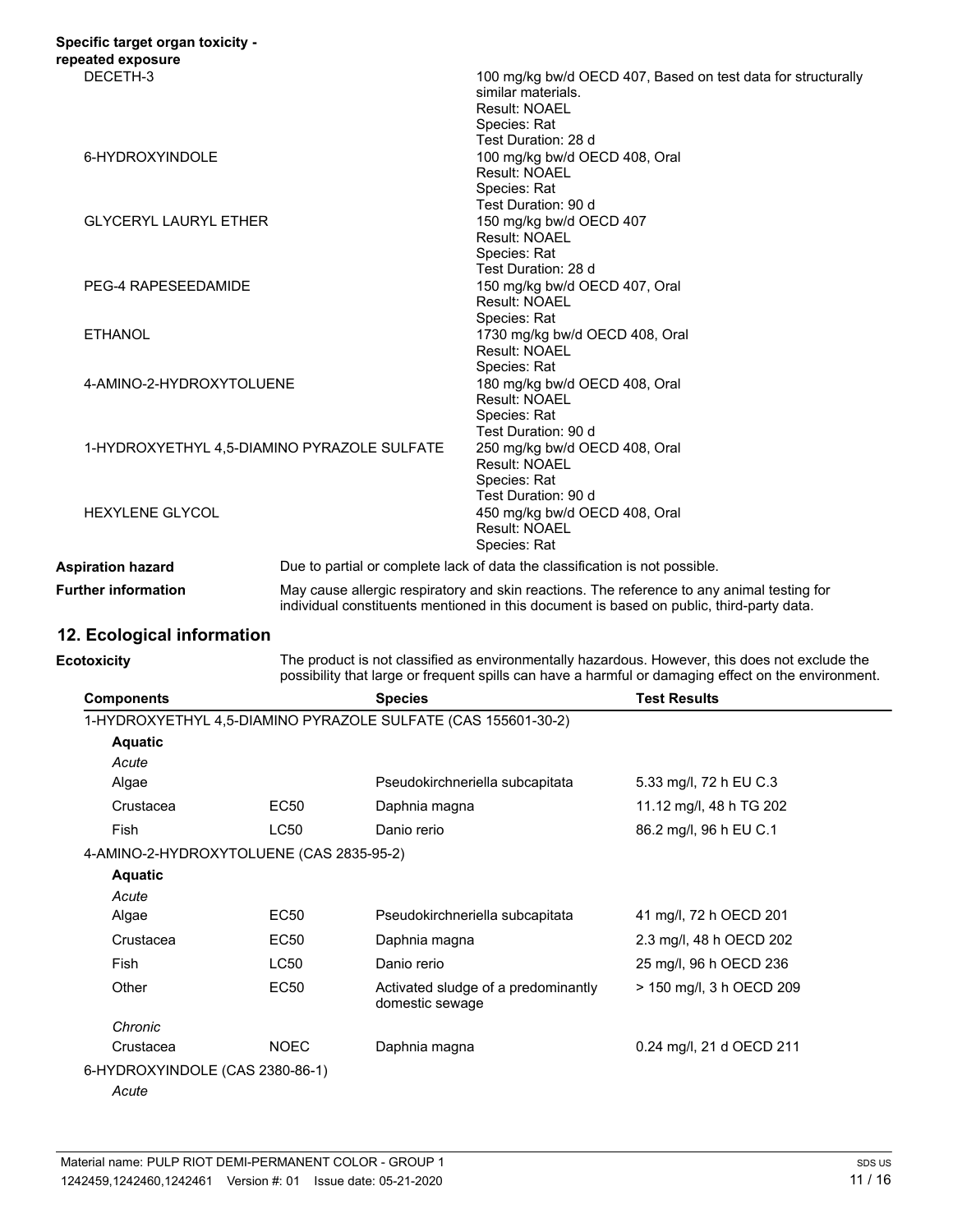| <b>Components</b>                     |                  | <b>Species</b>                                         | <b>Test Results</b>           |
|---------------------------------------|------------------|--------------------------------------------------------|-------------------------------|
| <b>Aquatic</b>                        |                  |                                                        |                               |
| Acute                                 |                  |                                                        |                               |
| Algae                                 |                  | Desmodesmus subspicatus                                | 9.1 mg/l, 72 h                |
| Crustacea                             | <b>EC50</b>      | Daphnia magna                                          | 1.74 mg/l, 48 h               |
| Fish                                  | <b>LC50</b>      | Danio rerio                                            | 21.7 mg/l, 96 h               |
| Other                                 | IC <sub>50</sub> | Activated sludge of a predominantly<br>domestic sewage | $> 0.9$ mg/l, 3 d             |
| DECETH-3 (CAS 66455-15-0)             |                  |                                                        |                               |
| <b>Aquatic</b>                        |                  |                                                        |                               |
| Acute                                 |                  |                                                        |                               |
| Algae                                 | <b>EC50</b>      | Desmodesmus subspicatus                                | 1.8 mg/l, 72 h 92/69/EWG      |
| Crustacea                             | EC50             | Daphnia magna                                          | 0.39 mg/l, 48 h 92/69/EWG     |
| Fish                                  | LC50             | Cyprinus carpio                                        | 1.2 mg/l, 96 h EU C.1         |
| Other                                 | EC <sub>0</sub>  | Activated sludge of a predominantly<br>domestic sewage | 140 mg/l, 3 h 88/302/EG       |
| Chronic                               |                  |                                                        |                               |
| Crustacea                             | <b>NOEC</b>      | Daphnia magna                                          | $= 1$ mg/l, 21 d              |
| Fish                                  | <b>NOEC</b>      | Lepomis macrochirus                                    | 0.16 mg/l, 10 d               |
| ETHANOL (CAS 64-17-5)                 |                  |                                                        |                               |
| <b>Aquatic</b>                        |                  |                                                        |                               |
| Acute                                 |                  |                                                        |                               |
| Algae                                 | <b>EC50</b>      | Pseudokirchneriella subcapitata                        | 22200 mg/l, 96 h              |
| Crustacea                             | EC50             | Ceriodaphnia dubia                                     | 5012 mg/l, 48 h               |
| Fish                                  | LC50             | Pimephales promelas                                    | 15300 mg/l, 96 h              |
| Other                                 | <b>IC50</b>      | Activated sludge of a predominantly<br>domestic sewage | > 1000 mg/l, 3 h              |
| Chronic                               |                  |                                                        |                               |
| Crustacea                             | <b>NOEC</b>      | Daphnia magna                                          | 9.6 mg/l, 9 d                 |
| Fish                                  | <b>NOEC</b>      | Danio rerio                                            | 250 mg/l, 120 h OECD 212      |
| GLYCERYL LAURYL ETHER (CAS 9022-75-7) |                  |                                                        |                               |
| <b>Aquatic</b>                        |                  |                                                        |                               |
| Acute                                 |                  |                                                        |                               |
| Algae                                 | <b>EC50</b>      | Pseudokirchneriella subcapitata                        | 1.11 mg/l, 72 h OECD 201      |
| Crustacea                             | <b>EC50</b>      | Daphnia magna                                          | 0.875 mg/l, 48 h OECD 202     |
| Fish                                  | <b>LC50</b>      | Danio rerio                                            | 1.61 mg/l, 96 h OECD 203      |
| Other                                 | <b>EC50</b>      | Activated sludge of a predominantly<br>domestic sewage | 31.6 mg/l, 3 h OECD 209       |
| Chronic                               |                  |                                                        |                               |
| Crustacea                             | <b>NOEC</b>      | Daphnia magna                                          | 0.036 mg/l, 21 d OECD 211     |
| Fish                                  | <b>NOEC</b>      | Danio rerio                                            | 0.086 mg/l, 30 d OECD 210     |
| HEXYLENE GLYCOL (CAS 107-41-5)        |                  |                                                        |                               |
| <b>Aquatic</b>                        |                  |                                                        |                               |
| Acute<br>Algae                        | <b>EC50</b>      | Pseudokirchneriella subcapitata                        | > 429 mg/l, 72 hours OECD 201 |
| Crustacea                             | EC50             |                                                        | 5410 mg/l, 48 hours OECD 202  |
|                                       |                  | Daphnia magna                                          |                               |
| Fish                                  | <b>LC50</b>      | Pimephales promelas                                    | 10700 mg/l, 96 hours OECD 203 |
| Other                                 | <b>NOEC</b>      | Pseudomonas aeruginosa                                 | 200 mg/l, 10 days             |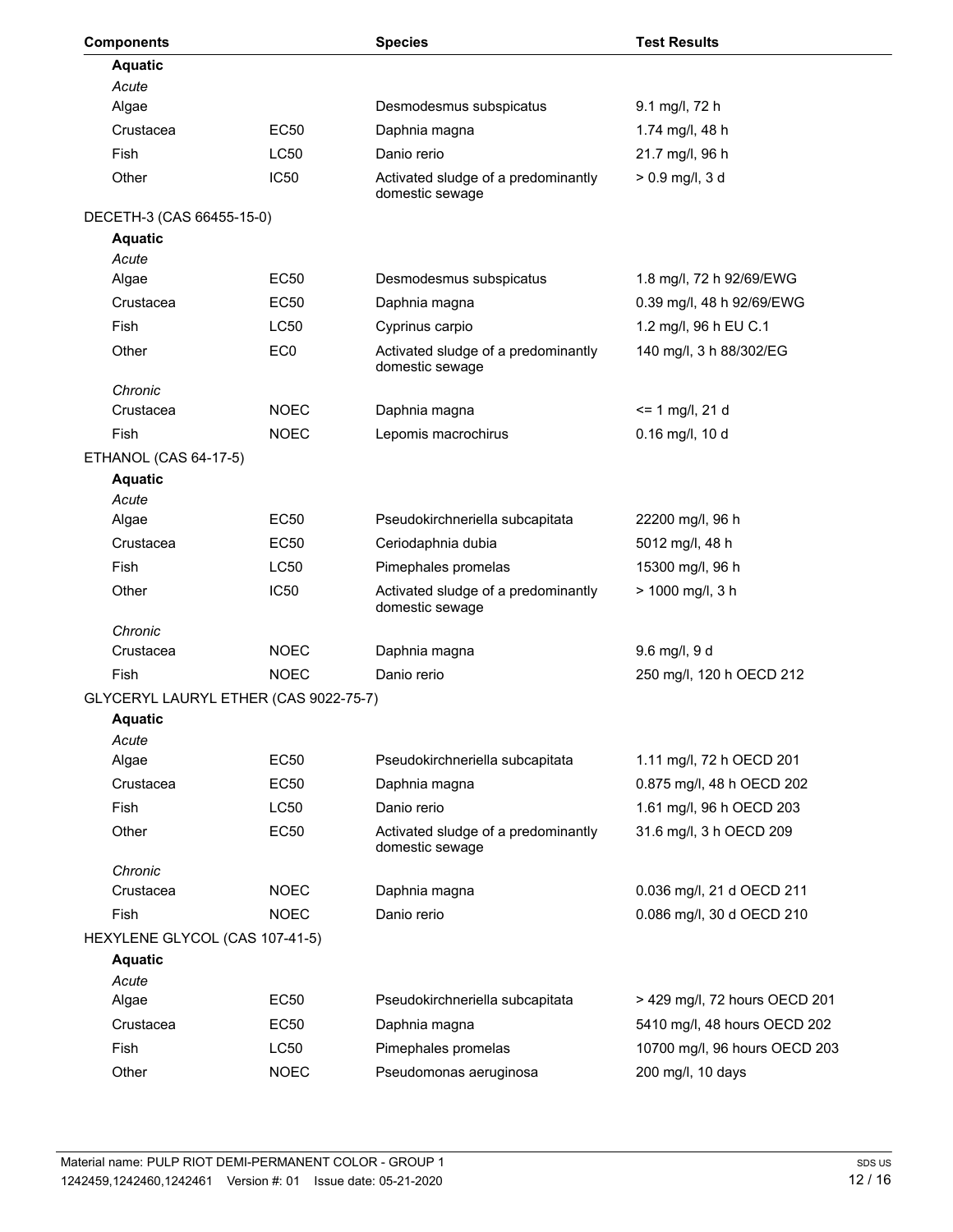| <b>Components</b>                                   |                                              | <b>Species</b>                                           | <b>Test Results</b>         |
|-----------------------------------------------------|----------------------------------------------|----------------------------------------------------------|-----------------------------|
| LAURETH-5 CARBOXYLIC ACID (CAS 27306-90-7)          |                                              |                                                          |                             |
| <b>Aquatic</b>                                      |                                              |                                                          |                             |
| Acute                                               |                                              |                                                          |                             |
| Fish                                                | <b>LC50</b>                                  | Oncorhynchus mykiss                                      | 7.5 mg/l, 96 h              |
| OLEYL ALCOHOL (CAS 68002-94-8)                      |                                              |                                                          |                             |
| <b>Aquatic</b>                                      |                                              |                                                          |                             |
| Acute                                               |                                              |                                                          |                             |
| Algae                                               | <b>EC50</b>                                  | Algae                                                    | 250 mg/l OECD 201           |
| <b>Fish</b>                                         | <b>LC50</b>                                  | Fish                                                     | > 1000 mg/l OECD 203        |
| P-AMINOPHENOL (CAS 123-30-8)                        |                                              |                                                          |                             |
| <b>Aquatic</b><br>Acute                             |                                              |                                                          |                             |
| Algae                                               | <b>EC50</b>                                  | Pseudokirchneriella subcapitata                          | > 0.253 mg/l, 72 h OECD 201 |
| Crustacea                                           | EC50                                         | Daphnia magna                                            | 0.182 mg/l, 48 h OECD 202   |
| Fish                                                | <b>LC50</b>                                  | Oryzias latipes                                          | 0.82 mg/l, 96 h OECD 203    |
| Other                                               | <b>EC50</b>                                  |                                                          |                             |
|                                                     |                                              | Activated sludge of a predominantly<br>domestic sewage   | 29.9 mg/l, 3 h OECD 209     |
| PEG-4 RAPESEEDAMIDE (CAS 85536-23-8)                |                                              |                                                          |                             |
| <b>Aquatic</b>                                      |                                              |                                                          |                             |
| Acute                                               |                                              |                                                          |                             |
| Algae                                               | <b>EC50</b>                                  | Desmodesmus subspicatus                                  | 410 mg/l, 72 h OECD 201     |
| Crustacea                                           | <b>EC50</b>                                  | Daphnia magna                                            | 3.8 mg/l, 48 h OECD 202     |
| <b>Fish</b>                                         | <b>LC50</b>                                  | Oncorhynchus mykiss                                      | 2.9 mg/l, 96 h OECD 203     |
| Other                                               | <b>EC50</b>                                  | Activated sludge of a predominantly<br>domestic sewage   | > 1000 mg/l, 3 h OECD 209   |
| Chronic<br>Crustacea                                | <b>NOEC</b>                                  | Daphnia magna                                            | 0.39 mg/l, 21 d OECD 211    |
|                                                     |                                              |                                                          |                             |
| TOLUENE-2,5-DIAMINE (CAS 95-70-5)<br><b>Aquatic</b> |                                              |                                                          |                             |
| Acute                                               |                                              |                                                          |                             |
| Algae                                               | <b>EC50</b>                                  | Pseudokirchneriella subcapitata                          | 1.02 mg/l, 72 h OECD 201    |
| Crustacea                                           | EC50                                         | Daphnia magna                                            | 0.491 mg/l, 48 h OECD 202   |
| <b>Fish</b>                                         | LC50                                         | Oryzias latipes                                          | 0.05 mg/l, 96 h OECD 203    |
| Other                                               | <b>EC50</b>                                  | Activated sludge of a predominantly                      | 3.75 mg/l, 3 h OECD 209     |
|                                                     |                                              | domestic sewage                                          |                             |
| Chronic                                             |                                              |                                                          |                             |
| Algae                                               | <b>NOEC</b>                                  | Pseudokirchneriella subcapitata                          | 0.11 mg/l, 72 h OECD 201    |
| Persistence and degradability                       |                                              |                                                          |                             |
| <b>Biodegradability</b>                             |                                              |                                                          |                             |
|                                                     | Percent degradation (Aerobic biodegradation) |                                                          |                             |
| <b>SULFATE</b>                                      | 1-HYDROXYETHYL 4,5-DIAMINO PYRAZOLE          | 33.3 % EU C.4-E<br>Result: Not readily biodegradable     |                             |
| 4-AMINO-2-HYDROXYTOLUENE                            |                                              | 0 % OECD 301 B                                           |                             |
|                                                     |                                              | Result: Not Readily Biodegradable<br>Test Duration: 28 d |                             |
| 6-HYDROXYINDOLE                                     |                                              | Result: Not Biodegradable                                |                             |
| DECETH-3                                            |                                              | 78 % OECD 301 B                                          |                             |
|                                                     |                                              | Result: Readily Biodegradable<br>Test Duration: 28 d     |                             |
| <b>ETHANOL</b>                                      |                                              | 84 %                                                     |                             |
|                                                     |                                              | Result: Readily Biodegradable                            |                             |
| <b>GLYCERYL LAURYL ETHER</b>                        |                                              | Test Duration: 20 d<br>88 % OECD 301 B                   |                             |
|                                                     |                                              | Result: Readily Biodegradable                            |                             |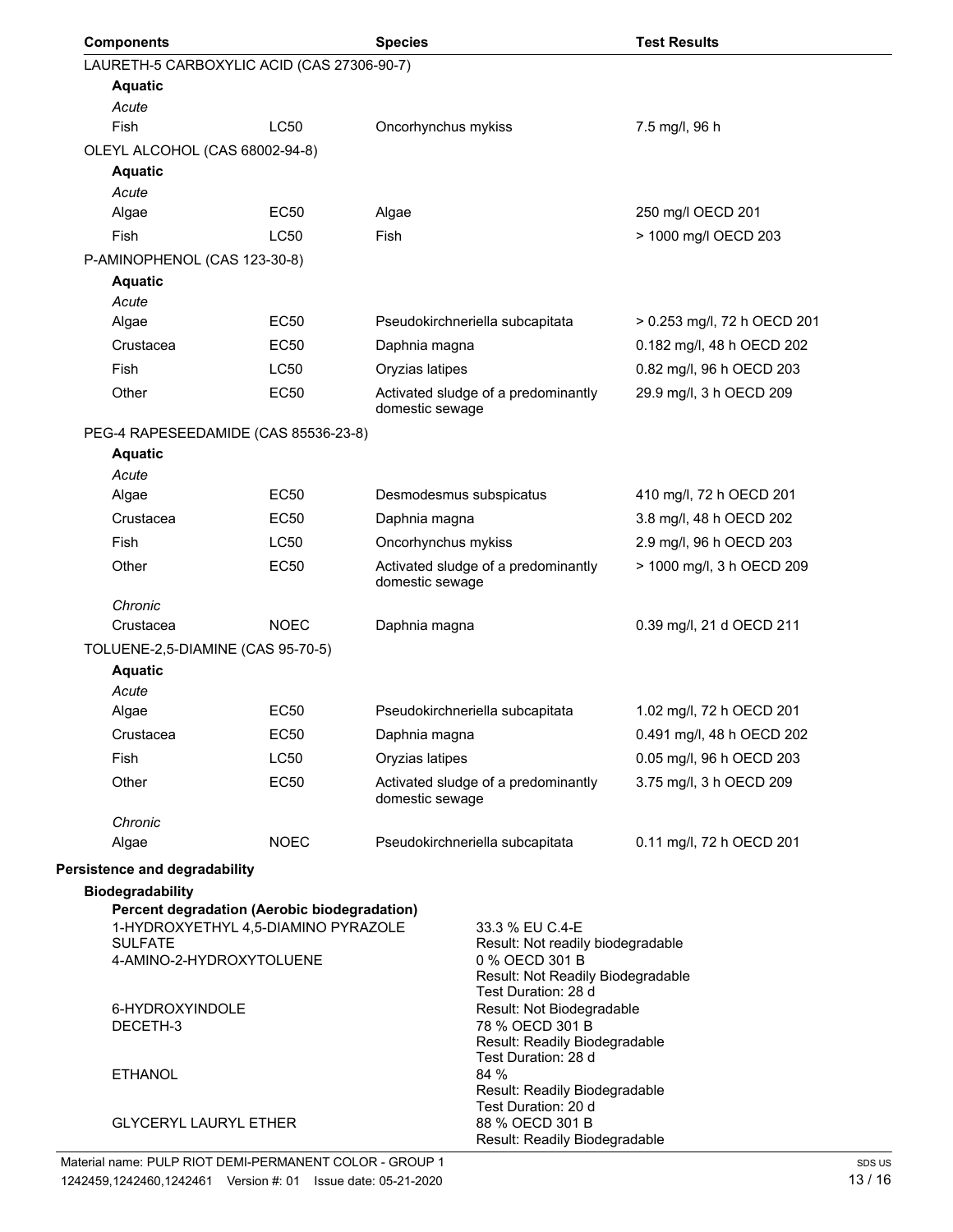| <b>Biodegradability</b>                           |                    |                                                                                            |
|---------------------------------------------------|--------------------|--------------------------------------------------------------------------------------------|
| Percent degradation (Aerobic biodegradation)      |                    |                                                                                            |
| <b>HEXYLENE GLYCOL</b>                            |                    | 81 % OECD 301 F                                                                            |
|                                                   |                    | Result: Readily biodegradable                                                              |
|                                                   |                    | Test Duration: 28 d                                                                        |
| LAURETH-5 CARBOXYLIC ACID                         |                    | 78 % OECD 301 B                                                                            |
|                                                   |                    | Result: Readily Biodegradable                                                              |
|                                                   |                    | Test Duration: 28 d                                                                        |
| <b>OLEYL ALCOHOL</b>                              |                    | 87 % OECD 301 D                                                                            |
|                                                   |                    | Result: Not Readily Biodegradable                                                          |
|                                                   |                    | Test Duration: 28 d                                                                        |
| PEG-4 RAPESEEDAMIDE                               |                    | 96 % OECD 203                                                                              |
|                                                   |                    | Result: Readily Biodegradable                                                              |
|                                                   |                    | Test Duration: 28 d                                                                        |
| TOLUENE-2,5-DIAMINE                               |                    | 17 % OECD 301 D                                                                            |
|                                                   |                    | Result: Not Readily Biodegradable<br>Test Duration: 28 d                                   |
|                                                   |                    |                                                                                            |
| <b>Bioaccumulative potential</b>                  |                    |                                                                                            |
| Partition coefficient n-octanol / water (log Kow) |                    |                                                                                            |
| 4-AMINO-2-HYDROXYTOLUENE                          |                    | $-0.53$ EU A.8                                                                             |
|                                                   |                    | 0.53 OECD 117                                                                              |
| 6-HYDROXYINDOLE                                   |                    | 1.46 EU A.8                                                                                |
| <b>ETHANOL</b>                                    |                    | $-0.31$                                                                                    |
| <b>GLYCERYL LAURYL ETHER</b>                      |                    | $3.79 - 4.25$                                                                              |
| P-AMINOPHENOL                                     |                    | 0.25                                                                                       |
| PEG-4 RAPESEEDAMIDE                               |                    | 5                                                                                          |
| TOLUENE-2,5-DIAMINE                               |                    | -0.321 OECD 107                                                                            |
| <b>Bioconcentration factor (BCF)</b>              |                    |                                                                                            |
| P-AMINOPHENOL                                     |                    | 10 - 46 OECD 305 C                                                                         |
| <b>Bioaccumulation</b>                            |                    |                                                                                            |
| P-AMINOPHENOL                                     |                    | Result: Bioaccumulation is unlikely.                                                       |
| TOLUENE-2,5-DIAMINE                               |                    | Result: Bioaccumulation is unlikely.                                                       |
| <b>Mobility in soil</b>                           | No data available. |                                                                                            |
| Other adverse effects                             |                    | No other adverse environmental effects (e.g. ozone depletion, photochemical ozone creation |

**13. Disposal considerations**

| <b>Disposal instructions</b>             | Collect and reclaim or dispose in sealed containers at licensed waste disposal site. Dispose of<br>contents/container in accordance with local/regional/national/international regulations.                            |
|------------------------------------------|------------------------------------------------------------------------------------------------------------------------------------------------------------------------------------------------------------------------|
| Local disposal regulations               | Dispose in accordance with all applicable regulations.                                                                                                                                                                 |
| Hazardous waste code                     | This product is ignitable (D001) RCRA hazardous wastes when intended for disposal.                                                                                                                                     |
| Waste from residues / unused<br>products | Dispose of in accordance with local regulations. Empty containers or liners may retain some<br>product residues. This material and its container must be disposed of in a safe manner (see:<br>Disposal instructions). |
| Contaminated packaging                   | Since emptied containers may retain product residue, follow label warnings even after container is<br>emptied. Empty containers should be taken to an approved waste handling site for recycling or<br>disposal.       |

potential, endocrine disruption, global warming potential) are expected from this component.

#### **14. Transport information**

DOT<br>Materials associated with this document meet the criteria for US Department of Transportation exemption found<br>at 49 CFR 173.150(g).

Packages containing limited quantities of retail products in volumes in accordance with the tables listed below maybe<br>offered under the conditions of the exemption.

#### **US Domestic Transportation**

|                 |                           | >70% Ethyl Alcohol (v/v) (w/w)                                                                                        |                        |                               |  |  |
|-----------------|---------------------------|-----------------------------------------------------------------------------------------------------------------------|------------------------|-------------------------------|--|--|
|                 | Inner<br>Packaging        | <b>Net</b><br>Contents                                                                                                | <b>Gross</b><br>Weight | Marking                       |  |  |
| Liquids         | 8 fl. oz.                 | 192 fl. oz.                                                                                                           | 65 lbs.                | None                          |  |  |
|                 |                           | ≤70% Ethyl Alcohol (v/v) (w/w)                                                                                        |                        |                               |  |  |
|                 | 8 fl. oz.                 | 192 fl. oz.                                                                                                           | 65 lbs.                | None                          |  |  |
| Liquids (glass) | 16 fl. oz.                | 192 fl. oz.                                                                                                           | 65 lbs.                | <b>Contains Ethyl Alcohol</b> |  |  |
| Liquids (non-   | 16 fl. oz.                | 192 fl. oz.                                                                                                           | 65 lbs.                | None                          |  |  |
| glass)          | 1 gallon                  | 192 fl. oz.                                                                                                           | 65 lbs.                | <b>Contains Ethyl Alcohol</b> |  |  |
|                 | <b>General Conditions</b> |                                                                                                                       |                        |                               |  |  |
|                 |                           | Inner packagings must be secured and cushioned within the<br>outer package to prevent breakage, leakage and movement. |                        |                               |  |  |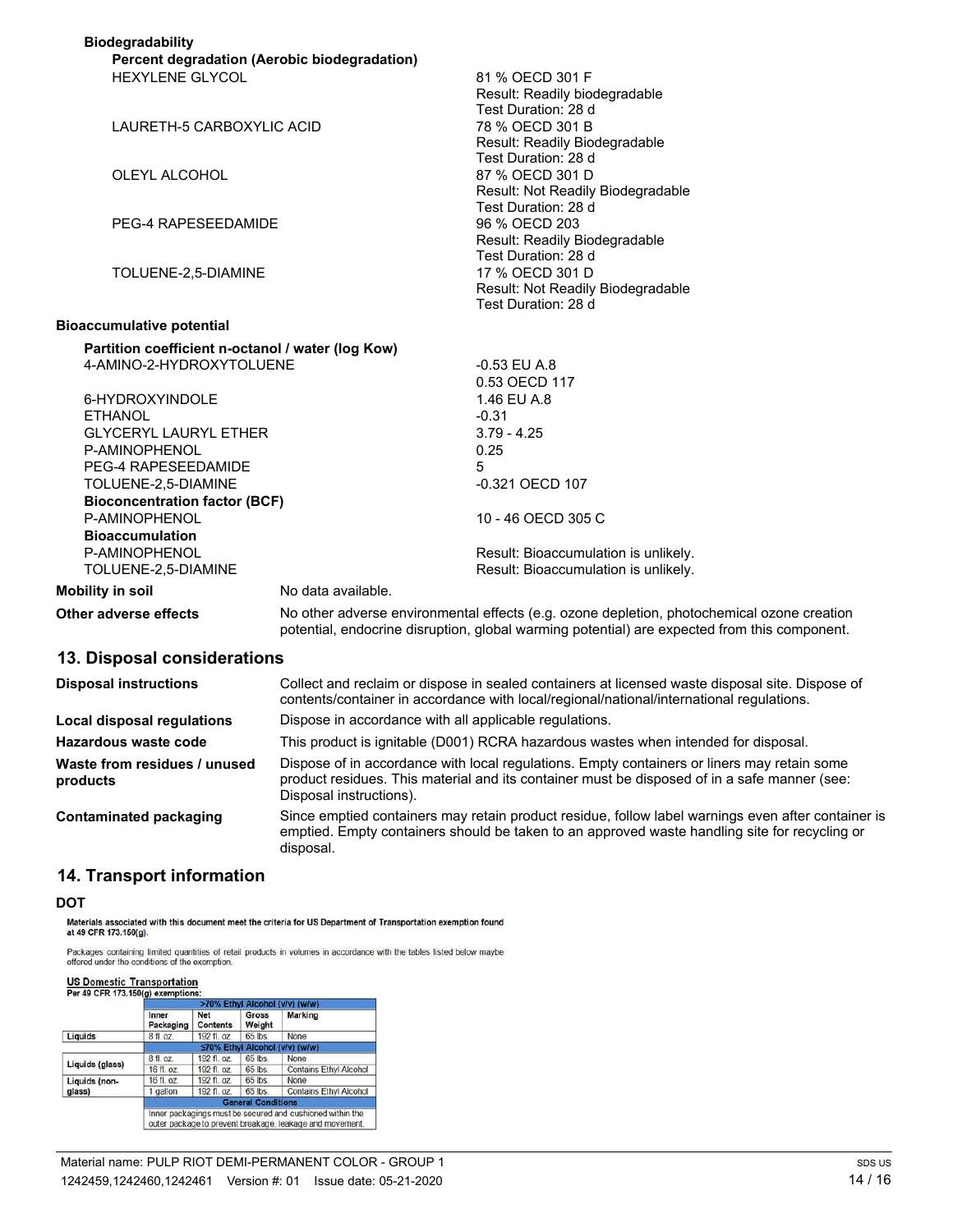**DOT**

| <b>FINISHED GOODS</b>                           |                                         |
|-------------------------------------------------|-----------------------------------------|
| <b>UN number</b>                                | UN1170                                  |
| UN proper shipping name                         | ETHANOL SOLUTION, Limited Quantity      |
| Class                                           | 3                                       |
| <b>Packing group</b>                            | III                                     |
| <b>Transport hazard class(es)</b>               |                                         |
| Label(s)                                        | <b>Limited Quantity</b>                 |
| <b>Packaging exceptions</b>                     | 4b, 150                                 |
| LTD QTY Net Inner Capacity 5.0 L                |                                         |
| <b>BULK</b>                                     |                                         |
| <b>UN number</b>                                | UN1170                                  |
| UN proper shipping name                         | ETHANOL SOLUTION                        |
| <b>Class</b>                                    | 3                                       |
| <b>Packing group</b>                            | III                                     |
| <b>Transport hazard class(es)</b>               | 3                                       |
| Label(s)                                        | 24, B1, IB3, T2, TP1                    |
| <b>Special provisions</b><br>Packaging non bulk | 203                                     |
| <b>IATA</b>                                     |                                         |
| <b>FINISHED GOODS</b>                           |                                         |
| <b>UN number</b>                                | <b>ID8000</b>                           |
| UN proper shipping name                         | <b>CONSUMER COMMODITY</b>               |
| <b>Class</b>                                    | 9                                       |
| <b>Packing group</b>                            | Not applicable.                         |
| <b>Transport hazard class(es)</b>               |                                         |
| Label(s)                                        | Class 9, Limited Quantity               |
| <b>ERG Number</b>                               | 9L                                      |
| LTD QTY Net Inner Capacity 0.5 L                |                                         |
| <b>BULK</b>                                     |                                         |
| <b>UN number</b>                                | UN1170                                  |
| UN proper shipping name                         | <b>ETHANOL SOLUTION</b>                 |
| <b>Class</b>                                    | 3                                       |
| Packing group                                   | Ш                                       |
| <b>ERG Number</b>                               | 3L                                      |
| <b>IMDG</b>                                     |                                         |
| <b>FINISHED GOODS</b>                           |                                         |
| UN number                                       | UN1170                                  |
| UN proper shipping name<br><b>Class</b>         | ETHANOL SOLUTION, Limited Quantity<br>3 |
| <b>Packing group</b>                            | Ш                                       |
| <b>Environmental Hazards</b>                    |                                         |
| <b>Marine pollutant</b>                         | No.                                     |
| <b>Transport hazard class(es)</b>               |                                         |
| Label(s)                                        | <b>Limited Quantity</b>                 |
| EmS                                             | $F-E$ , S-D                             |
| <b>LTD QTY Net Inner Capacity</b>               | 5.0 L                                   |
| <b>BULK</b>                                     |                                         |
| <b>UN number</b>                                | <b>UN1170</b>                           |
| UN proper shipping name                         | ETHANOL SOLUTION                        |
| <b>Class</b>                                    | 3                                       |
| Packing group                                   | Ш                                       |
| <b>Environmental hazards</b>                    |                                         |
| <b>Marine pollutant</b>                         | No.                                     |
| <b>EmS</b>                                      | $F-E$ , S-D                             |

#### **15. Regulatory information**

**US federal regulations**

This product is a "Hazardous Chemical" as defined by the OSHA Hazard Communication Standard, 29 CFR 1910.1200.